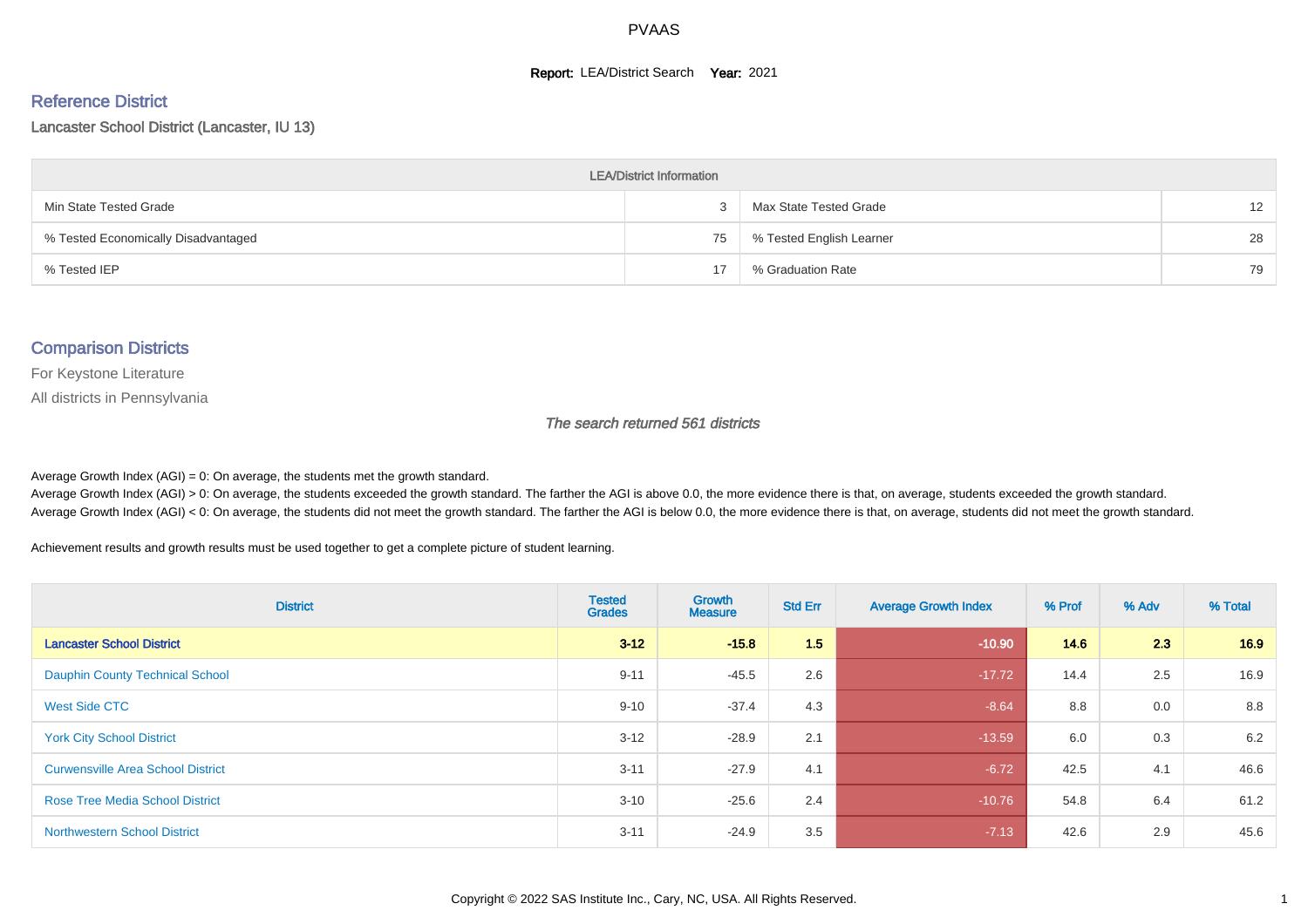| <b>District</b>                               | <b>Tested</b><br><b>Grades</b> | <b>Growth</b><br><b>Measure</b> | <b>Std Err</b> | <b>Average Growth Index</b> | % Prof | % Adv   | % Total |
|-----------------------------------------------|--------------------------------|---------------------------------|----------------|-----------------------------|--------|---------|---------|
| <b>Lancaster School District</b>              | $3 - 12$                       | $-15.8$                         | 1.5            | $-10.90$                    | 14.6   | 2.3     | 16.9    |
| Philipsburg-Osceola Area School District      | $3 - 11$                       | $-24.8$                         | 3.3            | $-7.43$                     | 19.7   | 2.6     | 22.4    |
| <b>Mastery Charter School - Gratz Campus</b>  | $7 - 10$                       | $-23.9$                         | 4.5            | $-5.29$                     | 2.9    | 0.0     | 2.9     |
| <b>Southern Fulton School District</b>        | $3 - 11$                       | $-23.7$                         | 4.4            | $-5.37$                     | 34.2   | 10.5    | 44.7    |
| <b>Shikellamy School District</b>             | $3 - 10$                       | $-22.3$                         | 2.5            | $-8.92$                     | 33.3   | 6.1     | 39.5    |
| <b>Lawrence County CTC</b>                    | $10 - 11$                      | $-21.7$                         | 3.6            | $-6.05$                     | 19.8   | 0.0     | 19.8    |
| Lackawanna Trail School District              | $3 - 10$                       | $-21.7$                         | 3.5            | $-6.20$                     | 38.5   | 1.5     | 40.0    |
| <b>Springfield Township School District</b>   | $3 - 11$                       | $-18.9$                         | 3.2            | $-5.88$                     | 62.6   | 3.6     | 66.3    |
| <b>Frazier School District</b>                | $3 - 11$                       | $-17.2$                         | 3.7            | $-4.70$                     | 37.1   | 1.6     | 38.7    |
| <b>Penns Manor Area School District</b>       | $3 - 12$                       | $-17.0$                         | 3.7            | $-4.52$                     | 29.7   | 3.1     | 32.8    |
| <b>Pennridge School District</b>              | $3 - 10$                       | $-16.8$                         | 1.4            | $-11.59$                    | 46.8   | 8.0     | 54.9    |
| Jefferson County-Dubois AVTS                  | $9 - 11$                       | $-16.2$                         | 3.9            | $-4.16$                     | 23.0   | 0.0     | 23.0    |
| <b>Lancaster School District</b>              | $3 - 12$                       | $-15.8$                         | 1.5            | $-10.90$                    | 14.6   | 2.3     | 16.9    |
| Mifflinburg Area School District              | $3 - 11$                       | $-15.8$                         | 2.5            | $-6.30$                     | 42.4   | 4.0     | 46.4    |
| Schuylkill Haven Area School District         | $3 - 11$                       | $-15.3$                         | 3.1            | $-4.87$                     | 49.7   | 2.4     | 52.1    |
| <b>Ringgold School District</b>               | $3 - 11$                       | $-14.7$                         | 2.4            | $-6.04$                     | 41.5   | 7.9     | 49.4    |
| <b>Tacony Academy Charter School</b>          | $3 - 11$                       | $-14.7$                         | 3.0            | $-4.82$                     | 22.4   | 1.8     | 24.1    |
| Southern Columbia Area School District        | $3 - 11$                       | $-14.6$                         | 3.0            | $-4.92$                     | 55.0   | 4.0     | 59.0    |
| <b>Erie City School District</b>              | $3 - 12$                       | $-14.5$                         | 1.6            | $-9.26$                     | 25.4   | 3.0     | 28.4    |
| <b>Ridgway Area School District</b>           | $3 - 11$                       | $-14.5$                         | 4.1            | $-3.56$                     | 49.0   | $9.8\,$ | 58.8    |
| <b>Minersville Area School District</b>       | $3 - 11$                       | $-14.4$                         | 3.7            | $-3.90$                     | 39.3   | 3.3     | 42.6    |
| <b>Williamsburg Community School District</b> | $3 - 11$                       | $-14.3$                         | 4.1            | $-3.48$                     | 28.3   | 0.0     | 28.3    |
| Johnsonburg Area School District              | $3 - 11$                       | $-14.1$                         | 3.9            | $-3.62$                     | 54.0   | 4.6     | 58.6    |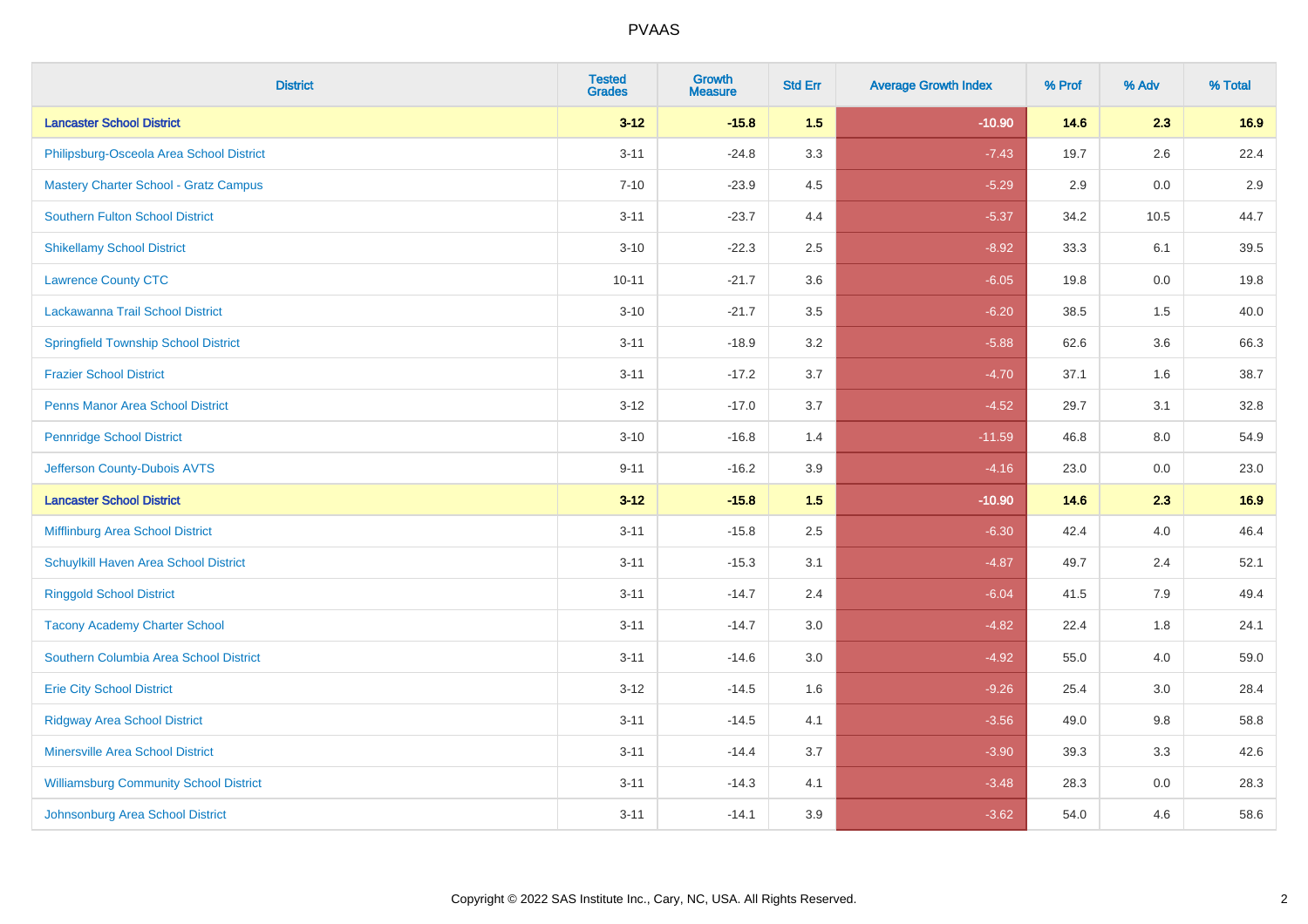| <b>District</b>                                 | <b>Tested</b><br><b>Grades</b> | <b>Growth</b><br><b>Measure</b> | <b>Std Err</b> | <b>Average Growth Index</b> | % Prof | % Adv   | % Total |
|-------------------------------------------------|--------------------------------|---------------------------------|----------------|-----------------------------|--------|---------|---------|
| <b>Lancaster School District</b>                | $3 - 12$                       | $-15.8$                         | 1.5            | $-10.90$                    | 14.6   | 2.3     | 16.9    |
| <b>Riverside Beaver County School District</b>  | $3 - 11$                       | $-14.0$                         | 3.0            | $-4.64$                     | 49.4   | $8.8\,$ | 58.2    |
| <b>Bristol Township School District</b>         | $3 - 11$                       | $-13.9$                         | 2.0            | $-7.05$                     | 31.0   | 3.7     | 34.7    |
| <b>Tulpehocken Area School District</b>         | $3 - 12$                       | $-13.7$                         | 2.8            | $-4.81$                     | 36.7   | 2.8     | 39.4    |
| Propel Charter School - Braddock Hills          | $3 - 11$                       | $-13.6$                         | 3.6            | $-3.81$                     | 9.7    | 1.6     | 11.3    |
| Salisbury-Elk Lick School District              | $3 - 11$                       | $-13.5$                         | 5.9            | $-2.30$                     | 27.8   | 0.0     | 27.8    |
| <b>Titusville Area School District</b>          | $3 - 11$                       | $-13.2$                         | 2.6            | $-4.99$                     | 43.2   | 4.8     | 48.0    |
| <b>Rochester Area School District</b>           | $3 - 11$                       | $-13.2$                         | 4.6            | $-2.89$                     | 19.5   | 1.3     | 20.8    |
| <b>Northern Potter School District</b>          | $3 - 12$                       | $-13.1$                         | 4.6            | $-2.84$                     | 37.5   | 0.0     | 37.5    |
| Southern Huntingdon County School District      | $3 - 11$                       | $-12.9$                         | 3.2            | $-3.98$                     | 32.5   | 2.5     | 35.0    |
| <b>Keystone Education Center Charter School</b> | $3 - 12$                       | $-12.9$                         | 5.9            | $-2.19$                     | 28.0   | 0.0     | 28.0    |
| <b>Hatboro-Horsham School District</b>          | $3 - 11$                       | $-12.8$                         | 1.7            | $-7.47$                     | 45.6   | 7.2     | 52.8    |
| <b>Norristown Area School District</b>          | $3 - 12$                       | $-12.8$                         | 1.6            | $-7.98$                     | 23.5   | 2.3     | 25.7    |
| <b>Avonworth School District</b>                | $3 - 10$                       | $-12.6$                         | 3.1            | $-4.01$                     | 59.8   | 4.6     | 64.4    |
| <b>Columbia-Montour AVTS</b>                    | $9 - 10$                       | $-12.5$                         | 3.0            | $-4.16$                     | 22.3   | 0.6     | 22.9    |
| <b>Wellsboro Area School District</b>           | $3 - 11$                       | $-12.4$                         | 3.0            | $-4.11$                     | 49.2   | 11.9    | 61.1    |
| Owen J Roberts School District                  | $3 - 11$                       | $-12.3$                         | 1.6            | $-7.61$                     | 57.0   | 11.9    | 69.0    |
| <b>West Mifflin Area School District</b>        | $3 - 12$                       | $-12.3$                         | 2.9            | $-4.22$                     | 39.7   | 10.3    | 50.0    |
| <b>Annville-Cleona School District</b>          | $3 - 12$                       | $-12.1$                         | 2.7            | $-4.46$                     | 34.9   | 7.8     | 42.6    |
| Catasauqua Area School District                 | $3 - 12$                       | $-12.1$                         | 3.0            | $-4.00$                     | 36.8   | 7.6     | 44.3    |
| <b>Bucks County Technical High School</b>       | $9 - 10$                       | $-12.0$                         | 2.5            | $-4.84$                     | 35.9   | 3.2     | 39.2    |
| <b>Marion Center Area School District</b>       | $3 - 10$                       | $-12.0$                         | 3.1            | $-3.87$                     | 33.7   | 1.1     | 34.8    |
| <b>Moniteau School District</b>                 | $3 - 11$                       | $-11.8$                         | 3.3            | $-3.56$                     | 50.0   | 6.3     | 56.3    |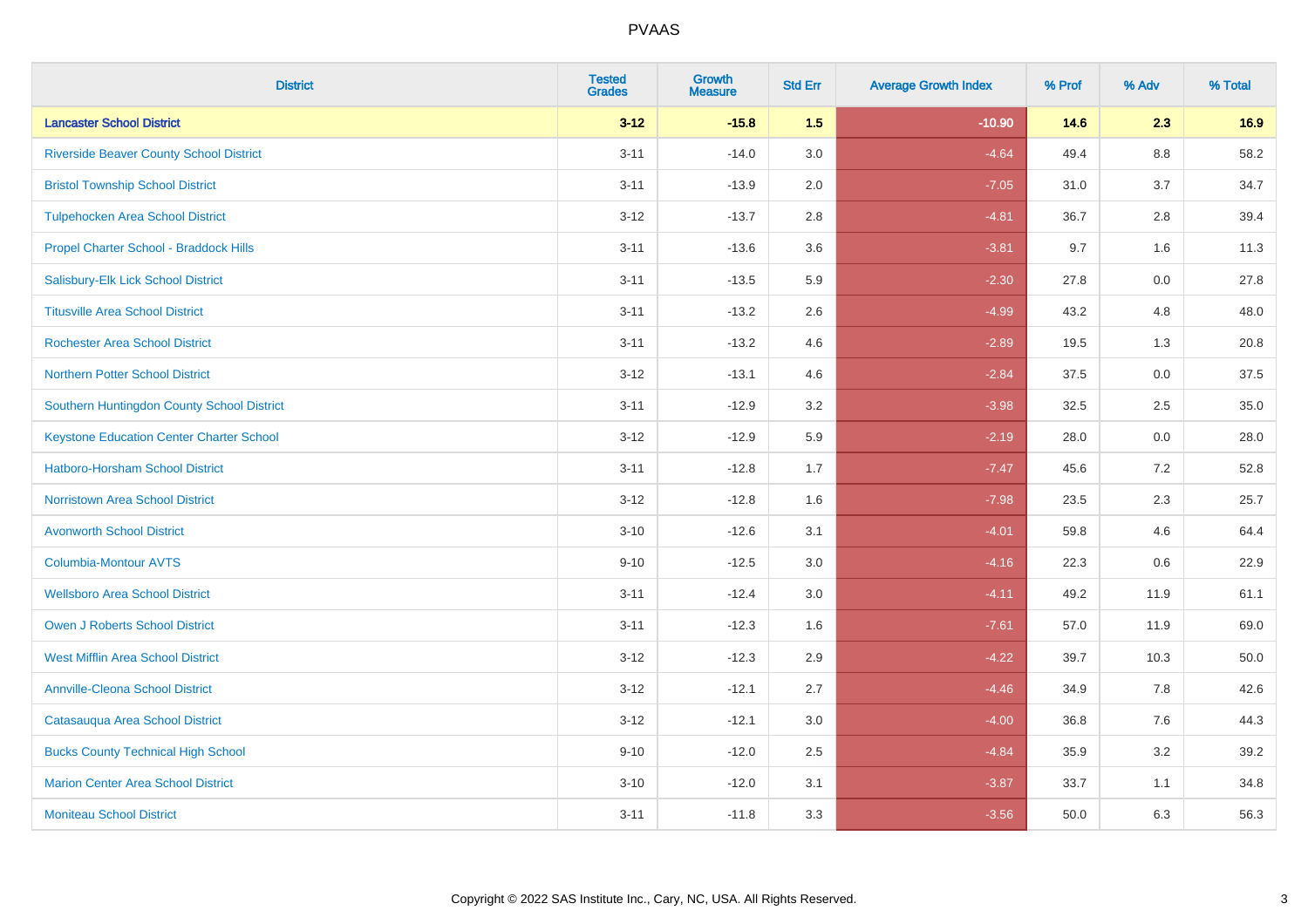| <b>District</b>                            | <b>Tested</b><br><b>Grades</b> | <b>Growth</b><br><b>Measure</b> | <b>Std Err</b> | <b>Average Growth Index</b> | % Prof | % Adv | % Total |
|--------------------------------------------|--------------------------------|---------------------------------|----------------|-----------------------------|--------|-------|---------|
| <b>Lancaster School District</b>           | $3 - 12$                       | $-15.8$                         | 1.5            | $-10.90$                    | 14.6   | 2.3   | 16.9    |
| <b>Steelton-Highspire School District</b>  | $3 - 11$                       | $-11.8$                         | 3.5            | $-3.40$                     | 14.5   | 0.0   | 14.5    |
| <b>Propel Charter School-Homestead</b>     | $3 - 11$                       | $-11.7$                         | 4.1            | $-2.84$                     | 15.9   | 0.0   | 15.9    |
| <b>Abington School District</b>            | $3 - 10$                       | $-11.5$                         | 1.9            | $-6.00$                     | 56.2   | 11.6  | 67.8    |
| Southern Tioga School District             | $3 - 11$                       | $-11.5$                         | 2.7            | $-4.25$                     | 47.8   | 6.4   | 54.3    |
| Maritime Academy Charter School            | $3 - 10$                       | $-11.4$                         | 3.5            | $-3.29$                     | 15.2   | 0.0   | 15.2    |
| <b>Plum Borough School District</b>        | $3 - 11$                       | $-11.3$                         | 2.2            | $-5.19$                     | 51.1   | 9.0   | 60.1    |
| <b>South Park School District</b>          | $3 - 11$                       | $-11.3$                         | 2.7            | $-4.23$                     | 53.5   | 13.7  | 67.3    |
| La Academia Partnership Charter School     | $6 - 11$                       | $-11.0$                         | 4.7            | $-2.34$                     | 6.8    | 0.0   | 6.8     |
| <b>Sugar Valley Rural Charter School</b>   | $3 - 11$                       | $-11.0$                         | 4.5            | $-2.46$                     | 14.9   | 0.0   | 14.9    |
| <b>Solanco School District</b>             | $3 - 11$                       | $-11.0$                         | 2.0            | $-5.55$                     | 41.6   | 4.5   | 46.1    |
| <b>Propel Charter School-Montour</b>       | $3 - 10$                       | $-10.7$                         | 3.9            | $-2.71$                     | 13.7   | 0.0   | 13.7    |
| Northern Lehigh School District            | $3 - 12$                       | $-10.4$                         | 2.7            | $-3.82$                     | 28.0   | 9.3   | 37.3    |
| <b>Exeter Township School District</b>     | $3 - 11$                       | $-10.4$                         | 1.9            | $-5.44$                     | 50.6   | 2.7   | 53.3    |
| <b>Farrell Area School District</b>        | $3 - 11$                       | $-10.4$                         | 4.3            | $-2.41$                     | 19.0   | 0.0   | 19.0    |
| The New Academy Charter School             | $8 - 11$                       | $-10.4$                         | 5.2            | $-2.00$                     | 0.0    | 0.0   | $0.0\,$ |
| <b>Union City Area School District</b>     | $3 - 12$                       | $-10.2$                         | 3.6            | $-2.87$                     | 42.9   | 3.2   | 46.0    |
| <b>Pittston Area School District</b>       | $3 - 11$                       | $-10.1$                         | 5.6            | $-1.80$                     | 38.1   | 9.5   | 47.6    |
| <b>Northwest Area School District</b>      | $3 - 10$                       | $-10.0$                         | 3.8            | $-2.59$                     | 34.6   | $7.3$ | 41.8    |
| Jefferson-Morgan School District           | $3 - 10$                       | $-9.9$                          | 4.2            | $-2.35$                     | 43.8   | 4.2   | 47.9    |
| <b>Big Spring School District</b>          | $3 - 11$                       | $-9.8$                          | 2.4            | $-4.00$                     | 38.6   | 8.9   | 47.5    |
| <b>Neshannock Township School District</b> | $3 - 10$                       | $-9.7$                          | 2.9            | $-3.34$                     | 62.4   | 5.6   | 67.9    |
| <b>Benton Area School District</b>         | $3 - 10$                       | $-9.7$                          | 4.5            | $-2.18$                     | 43.2   | 5.4   | 48.6    |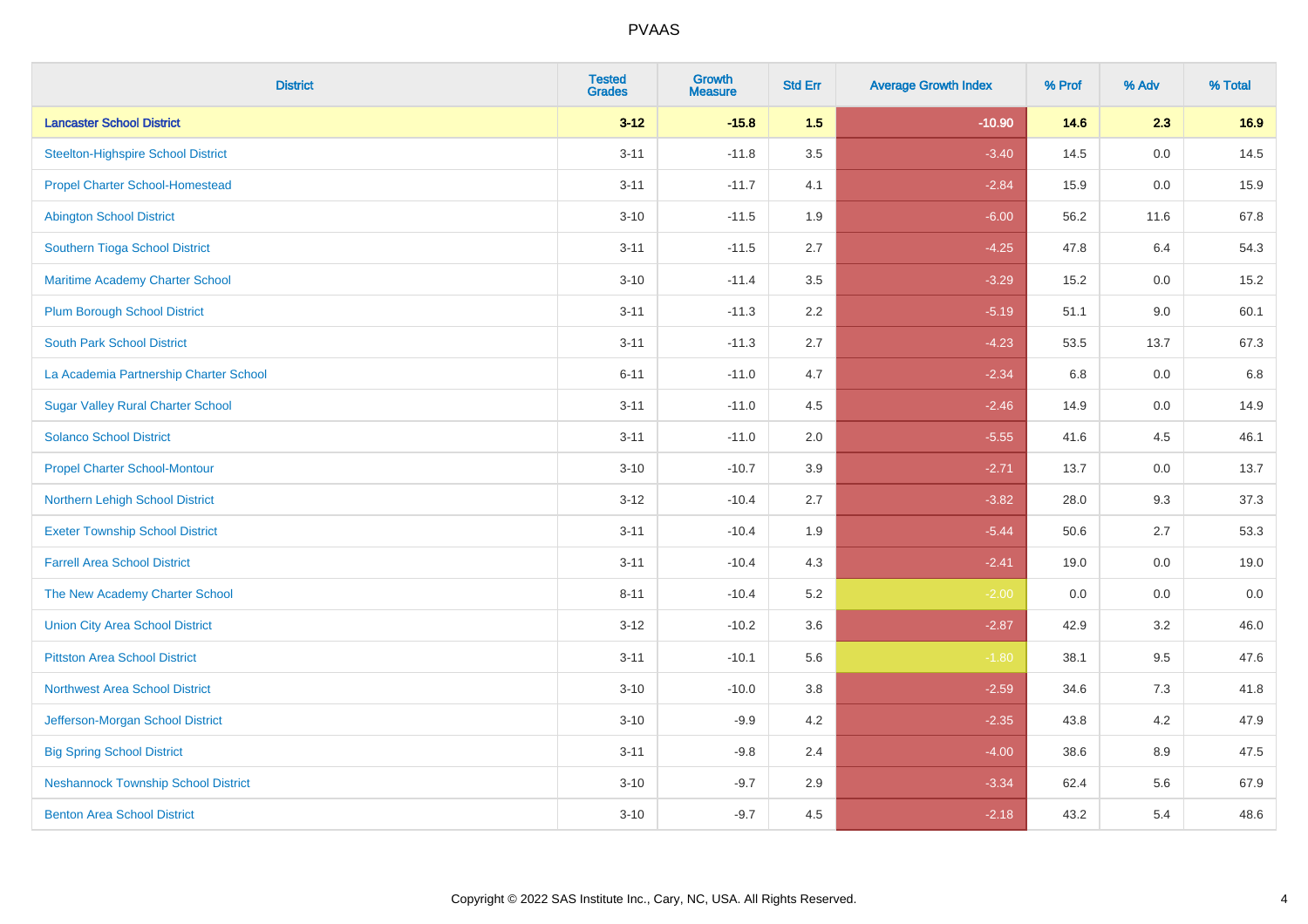| <b>District</b>                               | <b>Tested</b><br><b>Grades</b> | <b>Growth</b><br><b>Measure</b> | <b>Std Err</b> | <b>Average Growth Index</b> | % Prof | % Adv   | % Total |
|-----------------------------------------------|--------------------------------|---------------------------------|----------------|-----------------------------|--------|---------|---------|
| <b>Lancaster School District</b>              | $3 - 12$                       | $-15.8$                         | 1.5            | $-10.90$                    | 14.6   | 2.3     | 16.9    |
| <b>Chambersburg Area School District</b>      | $3 - 11$                       | $-9.5$                          | 1.3            | $-7.20$                     | 42.7   | 8.6     | 51.4    |
| <b>Redbank Valley School District</b>         | $3 - 11$                       | $-9.5$                          | 3.4            | $-2.77$                     | 31.5   | 4.9     | 36.4    |
| <b>Clearfield Area School District</b>        | $3 - 10$                       | $-9.4$                          | 2.6            | $-3.56$                     | 43.0   | 3.1     | 46.1    |
| <b>Carmichaels Area School District</b>       | $3 - 10$                       | $-9.3$                          | 3.3            | $-2.81$                     | 35.1   | 1.4     | 36.5    |
| <b>Berwick Area School District</b>           | $3 - 11$                       | $-9.3$                          | 2.6            | $-3.59$                     | 42.1   | 5.5     | 47.6    |
| <b>Bradford Area School District</b>          | $3 - 12$                       | $-9.3$                          | 2.4            | $-3.87$                     | 45.8   | 8.3     | 54.2    |
| <b>North East School District</b>             | $3 - 11$                       | $-9.3$                          | 3.1            | $-3.02$                     | 62.6   | 14.4    | 77.0    |
| <b>Innovative Arts Academy Charter School</b> | $6 - 11$                       | $-9.1$                          | 3.7            | $-2.44$                     | 9.5    | 0.0     | 9.5     |
| <b>Mahanoy Area School District</b>           | $3 - 10$                       | $-9.0$                          | 3.6            | $-2.49$                     | 26.2   | 1.6     | 27.9    |
| <b>Aliquippa School District</b>              | $3 - 11$                       | $-9.0$                          | 4.2            | $-2.14$                     | 11.0   | 0.0     | 11.0    |
| Philadelphia Academy Charter School           | $3 - 11$                       | $-8.9$                          | 2.9            | $-3.04$                     | 50.5   | 2.9     | 53.4    |
| South Allegheny School District               | $3 - 11$                       | $-8.8$                          | 3.2            | $-2.70$                     | 40.5   | $0.0\,$ | 40.5    |
| <b>North Star School District</b>             | $3 - 11$                       | $-8.7$                          | 3.5            | $-2.51$                     | 47.8   | 6.0     | 53.7    |
| <b>Palisades School District</b>              | $3 - 11$                       | $-8.7$                          | 2.8            | $-3.06$                     | 53.8   | 6.7     | 60.5    |
| <b>Milton Area School District</b>            | $3 - 11$                       | $-8.7$                          | 2.5            | $-3.52$                     | 45.4   | $6.9\,$ | 52.3    |
| <b>Chartiers-Houston School District</b>      | $3 - 10$                       | $-8.6$                          | 3.5            | $-2.41$                     | 59.7   | 4.5     | 64.2    |
| <b>Lampeter-Strasburg School District</b>     | $3 - 12$                       | $-8.6$                          | 2.0            | $-4.33$                     | 55.1   | 9.8     | 64.8    |
| <b>West Middlesex Area School District</b>    | $3 - 10$                       | $-8.4$                          | 3.8            | $-2.21$                     | 34.9   | 2.8     | 37.6    |
| <b>Elizabeth Forward School District</b>      | $3 - 11$                       | $-8.4$                          | 2.4            | $-3.41$                     | 51.7   | 4.0     | 55.7    |
| <b>Southmoreland School District</b>          | $3 - 11$                       | $-8.3$                          | 3.6            | $-2.32$                     | 56.8   | 7.2     | 64.0    |
| <b>Tamaqua Area School District</b>           | $3 - 12$                       | $-8.2$                          | 2.5            | $-3.24$                     | 44.5   | 1.9     | 46.4    |
| <b>Muncy School District</b>                  | $3 - 11$                       | $-8.1$                          | 3.7            | $-2.21$                     | 42.0   | 3.8     | 45.8    |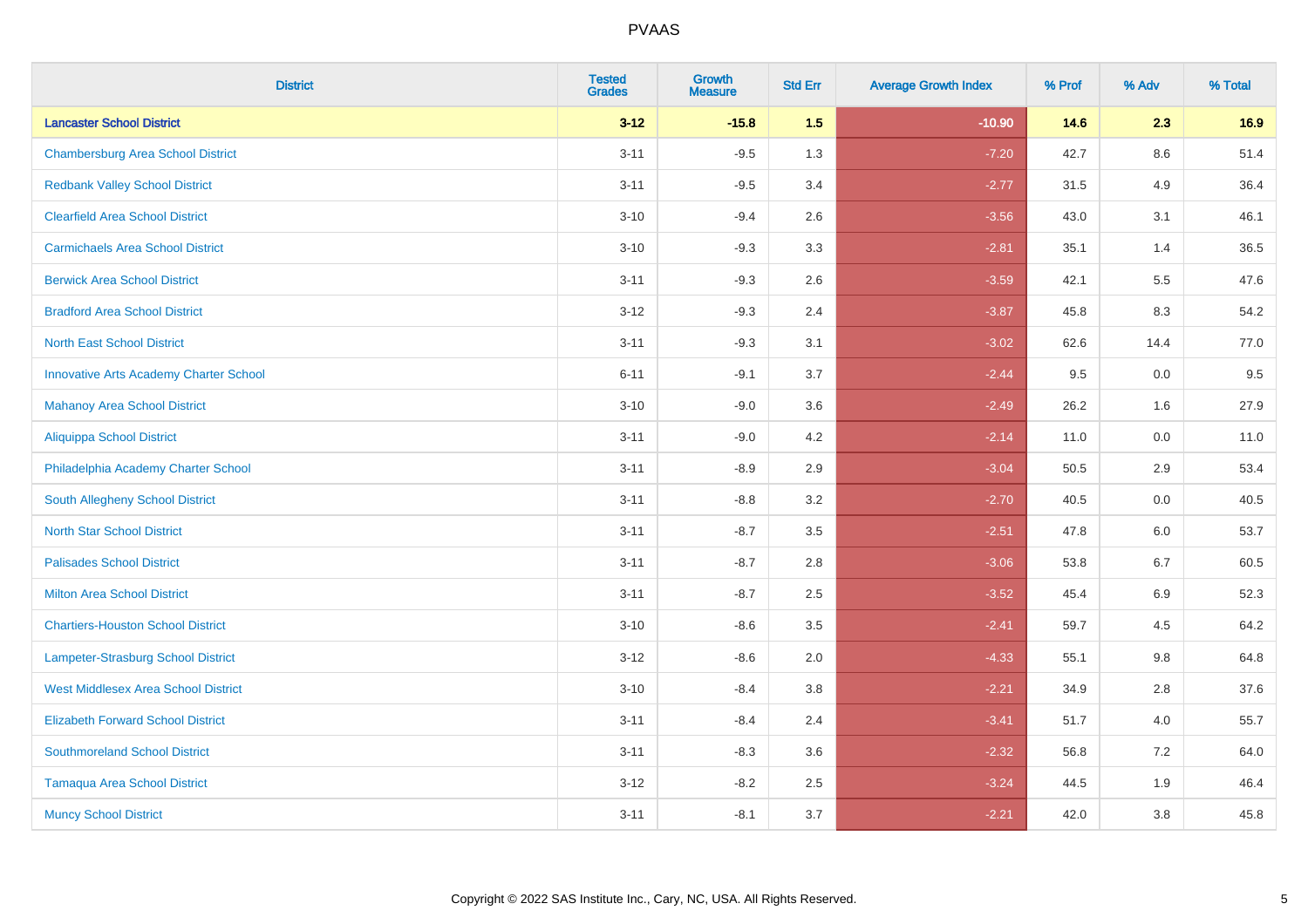| <b>District</b>                              | <b>Tested</b><br><b>Grades</b> | Growth<br><b>Measure</b> | <b>Std Err</b> | <b>Average Growth Index</b> | % Prof | % Adv | % Total |
|----------------------------------------------|--------------------------------|--------------------------|----------------|-----------------------------|--------|-------|---------|
| <b>Lancaster School District</b>             | $3 - 12$                       | $-15.8$                  | 1.5            | $-10.90$                    | 14.6   | 2.3   | 16.9    |
| <b>Portage Area School District</b>          | $3 - 10$                       | $-8.1$                   | 3.6            | $-2.26$                     | 40.6   | 9.4   | 50.0    |
| <b>Blairsville-Saltsburg School District</b> | $3 - 11$                       | $-8.0$                   | 3.0            | $-2.68$                     | 37.3   | 7.0   | 44.3    |
| <b>Western Beaver County School District</b> | $3 - 11$                       | $-7.8$                   | 4.2            | $-1.87$                     | 56.5   | 6.5   | 63.0    |
| <b>Shamokin Area School District</b>         | $3 - 11$                       | $-7.7$                   | 4.8            | $-1.60$                     | 38.1   | 3.2   | 41.3    |
| <b>Pine Grove Area School District</b>       | $3 - 11$                       | $-7.7$                   | 2.9            | $-2.66$                     | 42.3   | 7.7   | 50.0    |
| <b>Dunmore School District</b>               | $3 - 11$                       | $-7.7$                   | 2.9            | $-2.62$                     | 34.0   | 7.2   | 41.2    |
| <b>Penn Hills School District</b>            | $3 - 11$                       | $-7.6$                   | 2.6            | $-2.94$                     | 33.1   | 0.7   | 33.8    |
| <b>Mohawk Area School District</b>           | $3 - 11$                       | $-7.5$                   | 3.1            | $-2.45$                     | 49.4   | 11.0  | 60.4    |
| Northern Tioga School District               | $3 - 12$                       | $-7.5$                   | 2.8            | $-2.64$                     | 54.0   | 1.2   | 55.2    |
| <b>Conneaut School District</b>              | $3 - 12$                       | $-7.5$                   | 2.6            | $-2.91$                     | 38.4   | 7.4   | 45.8    |
| <b>Highlands School District</b>             | $3 - 11$                       | $-7.4$                   | 2.7            | $-2.76$                     | 44.4   | 3.7   | 48.2    |
| <b>Williams Valley School District</b>       | $3 - 11$                       | $-7.3$                   | 3.4            | $-2.13$                     | 23.2   | 0.0   | 23.2    |
| California Area School District              | $3 - 10$                       | $-7.3$                   | 3.6            | $-2.02$                     | 42.6   | 9.8   | 52.5    |
| <b>Forest Hills School District</b>          | $3 - 11$                       | $-7.3$                   | 2.7            | $-2.74$                     | 41.1   | 13.7  | 54.8    |
| <b>Interboro School District</b>             | $3 - 12$                       | $-7.3$                   | 2.1            | $-3.43$                     | 46.6   | 4.8   | 51.4    |
| <b>Brownsville Area School District</b>      | $3 - 12$                       | $-7.2$                   | 3.9            | $-1.83$                     | 34.4   | 6.1   | 40.5    |
| <b>Windber Area School District</b>          | $3 - 11$                       | $-7.2$                   | 3.2            | $-2.24$                     | 55.4   | 7.2   | 62.6    |
| <b>Wallenpaupack Area School District</b>    | $3 - 11$                       | $-7.1$                   | 2.3            | $-3.09$                     | 40.8   | 2.4   | 43.1    |
| <b>Freedom Area School District</b>          | $3 - 11$                       | $-7.1$                   | 3.0            | $-2.37$                     | 43.8   | 4.2   | 47.9    |
| <b>Harbor Creek School District</b>          | $3 - 11$                       | $-7.1$                   | 2.7            | $-2.67$                     | 48.8   | 15.2  | 64.0    |
| <b>Moshannon Valley School District</b>      | $3 - 10$                       | $-7.0$                   | 3.4            | $-2.01$                     | 48.5   | 0.0   | 48.5    |
| <b>Penn-Delco School District</b>            | $3 - 11$                       | $-6.8$                   | 1.9            | $-3.51$                     | 46.6   | 3.2   | 49.8    |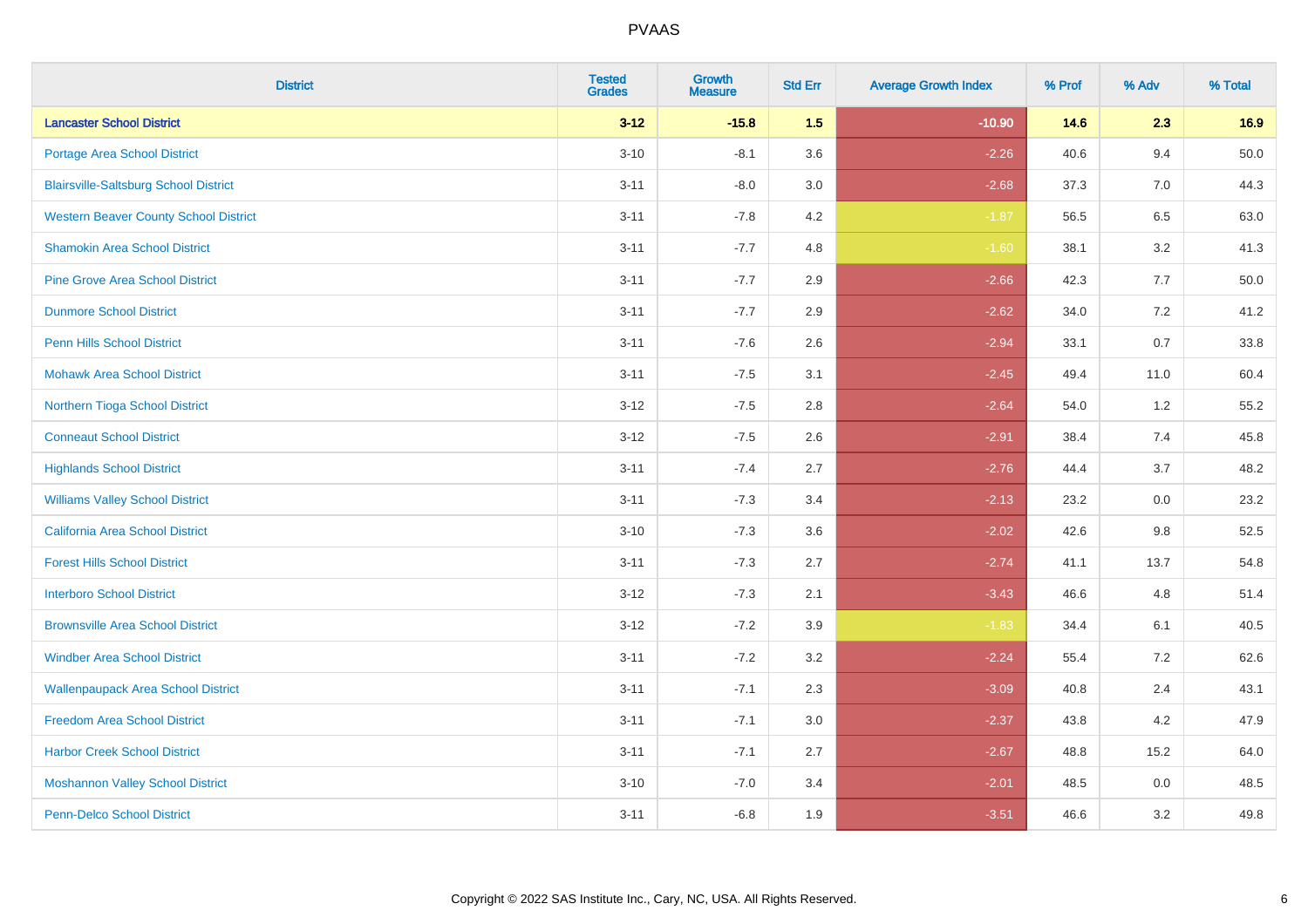| <b>District</b>                                   | <b>Tested</b><br><b>Grades</b> | Growth<br><b>Measure</b> | <b>Std Err</b> | <b>Average Growth Index</b> | % Prof | % Adv   | % Total |
|---------------------------------------------------|--------------------------------|--------------------------|----------------|-----------------------------|--------|---------|---------|
| <b>Lancaster School District</b>                  | $3 - 12$                       | $-15.8$                  | 1.5            | $-10.90$                    | 14.6   | 2.3     | 16.9    |
| <b>Yough School District</b>                      | $3 - 10$                       | $-6.6$                   | 2.7            | $-2.43$                     | 50.8   | 4.0     | 54.8    |
| <b>Butler Area School District</b>                | $3 - 11$                       | $-6.5$                   | 1.5            | $-4.26$                     | 42.5   | 9.4     | 51.9    |
| <b>Executive Education Academy Charter School</b> | $3 - 10$                       | $-6.5$                   | 3.1            | $-2.08$                     | 23.7   | $2.2\,$ | 25.8    |
| <b>New Castle Area School District</b>            | $3 - 12$                       | $-6.4$                   | 2.4            | $-2.66$                     | 32.5   | 4.3     | 36.8    |
| <b>Tri-Valley School District</b>                 | $3 - 10$                       | $-6.4$                   | 4.1            | $-1.57$                     | 37.0   | 4.4     | 41.3    |
| <b>Slippery Rock Area School District</b>         | $3 - 11$                       | $-6.3$                   | 2.5            | $-2.51$                     | 56.2   | 9.5     | 65.7    |
| <b>Upper Dauphin Area School District</b>         | $3 - 11$                       | $-6.3$                   | 3.2            | $-1.98$                     | 37.4   | 4.8     | 42.2    |
| <b>East Allegheny School District</b>             | $3 - 11$                       | $-6.3$                   | 3.3            | $-1.87$                     | 31.9   | 9.7     | 41.7    |
| <b>Dubois Area School District</b>                | $3 - 11$                       | $-6.2$                   | 2.0            | $-3.07$                     | 50.9   | 13.4    | 64.3    |
| <b>Mount Union Area School District</b>           | $3 - 10$                       | $-6.1$                   | 3.1            | $-1.97$                     | 32.2   | 3.4     | 35.6    |
| <b>Waynesboro Area School District</b>            | $3 - 12$                       | $-6.1$                   | 1.9            | $-3.20$                     | 50.0   | 6.8     | 56.8    |
| <b>East Lycoming School District</b>              | $3 - 11$                       | $-6.0$                   | 2.7            | $-2.24$                     | 48.3   | 4.2     | 52.5    |
| <b>Karns City Area School District</b>            | $3 - 11$                       | $-6.0$                   | 2.9            | $-2.03$                     | 53.1   | 8.3     | 61.5    |
| <b>Forest City Regional School District</b>       | $3 - 12$                       | $-6.0$                   | 3.0            | $-1.96$                     | 44.1   | 0.0     | 44.1    |
| <b>Old Forge School District</b>                  | $3 - 12$                       | $-5.9$                   | 3.4            | $-1.73$                     | 52.9   | 7.1     | 60.0    |
| <b>Shade-Central City School District</b>         | $3 - 11$                       | $-5.9$                   | 4.6            | $-1.28$                     | 27.8   | 0.0     | 27.8    |
| <b>Fort Cherry School District</b>                | $3 - 10$                       | $-5.9$                   | 3.8            | $-1.56$                     | 55.2   | 5.2     | 60.3    |
| <b>Universal Audenried Charter School</b>         | $9 - 11$                       | $-5.8$                   | 2.4            | $-2.40$                     | 14.6   | 0.0     | 14.6    |
| Jim Thorpe Area School District                   | $3 - 11$                       | $-5.8$                   | 2.7            | $-2.19$                     | 33.3   | 7.4     | 40.7    |
| <b>Blue Mountain School District</b>              | $3 - 10$                       | $-5.8$                   | 2.3            | $-2.56$                     | 46.6   | 8.5     | 55.1    |
| Susquehanna Township School District              | $3 - 12$                       | $-5.8$                   | 2.7            | $-2.17$                     | 36.0   | 5.6     | 41.6    |
| <b>Ferndale Area School District</b>              | $3 - 10$                       | $-5.8$                   | 4.3            | $-1.33$                     | 40.0   | 0.0     | 40.0    |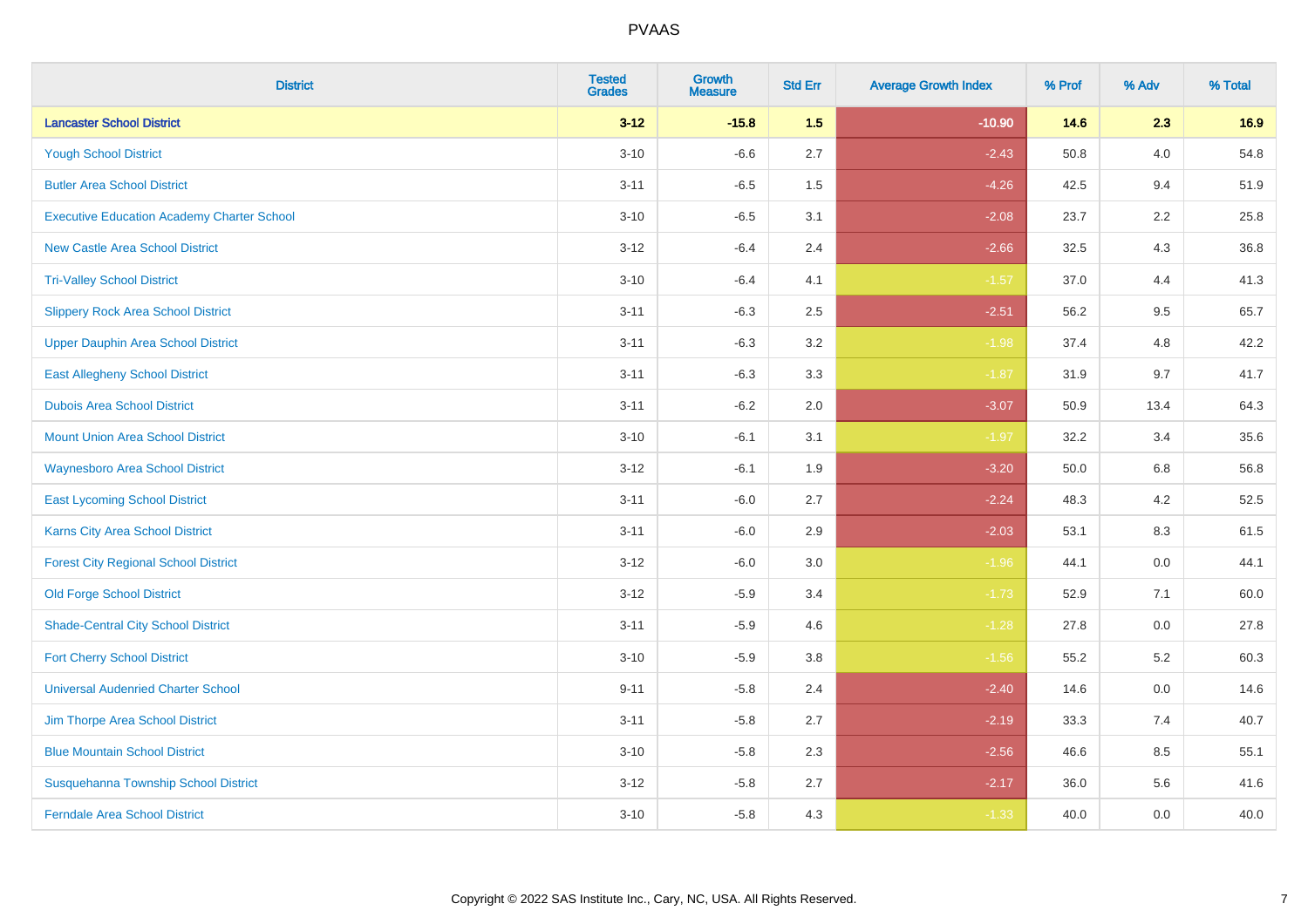| <b>District</b>                                | <b>Tested</b><br><b>Grades</b> | Growth<br><b>Measure</b> | <b>Std Err</b> | <b>Average Growth Index</b> | % Prof | % Adv   | % Total |
|------------------------------------------------|--------------------------------|--------------------------|----------------|-----------------------------|--------|---------|---------|
| <b>Lancaster School District</b>               | $3 - 12$                       | $-15.8$                  | 1.5            | $-10.90$                    | 14.6   | 2.3     | 16.9    |
| <b>Pequea Valley School District</b>           | $3 - 11$                       | $-5.8$                   | 3.2            | $-1.80$                     | 39.8   | 9.1     | 48.9    |
| <b>Austin Area School District</b>             | $3 - 11$                       | $-5.7$                   | 6.4            | $-0.90$                     | 33.3   | 5.6     | 38.9    |
| <b>Carbon Career &amp; Technical Institute</b> | $9 - 11$                       | $-5.7$                   | 3.6            | $-1.59$                     | 34.5   | $1.2\,$ | 35.7    |
| <b>Claysburg-Kimmel School District</b>        | $3 - 11$                       | $-5.7$                   | 4.0            | $-1.42$                     | 42.9   | 8.2     | 51.0    |
| South Williamsport Area School District        | $3 - 10$                       | $-5.7$                   | 2.5            | $-2.30$                     | 45.5   | 4.5     | 50.0    |
| <b>Fairfield Area School District</b>          | $3 - 11$                       | $-5.6$                   | 3.4            | $-1.66$                     | 57.9   | 4.0     | 61.8    |
| <b>Canton Area School District</b>             | $3 - 11$                       | $-5.5$                   | 3.2            | $-1.75$                     | 40.7   | 2.3     | 43.0    |
| <b>Bermudian Springs School District</b>       | $3 - 11$                       | $-5.5$                   | 2.9            | $-1.94$                     | 56.4   | 6.8     | 63.2    |
| <b>Montrose Area School District</b>           | $3 - 10$                       | $-5.5$                   | 3.0            | $-1.82$                     | 46.7   | 5.4     | 52.2    |
| <b>Trinity Area School District</b>            | $3 - 11$                       | $-5.4$                   | 2.0            | $-2.71$                     | 48.3   | 11.8    | 60.1    |
| Imhotep Institute Charter High School          | $9 - 11$                       | $-5.3$                   | 5.8            | $-0.92$                     | 25.0   | 0.0     | 25.0    |
| <b>Corry Area School District</b>              | $3 - 11$                       | $-5.3$                   | 2.6            | $-2.03$                     | 38.5   | 6.0     | 44.5    |
| <b>Carlisle Area School District</b>           | $3 - 11$                       | $-5.3$                   | 1.9            | $-2.81$                     | 54.0   | 6.3     | 60.3    |
| <b>Indiana Area School District</b>            | $3 - 11$                       | $-5.3$                   | 2.3            | $-2.28$                     | 47.6   | 18.4    | 66.1    |
| <b>Middletown Area School District</b>         | $3 - 11$                       | $-5.3$                   | 2.6            | $-2.05$                     | 46.4   | 5.3     | 51.7    |
| <b>Brentwood Borough School District</b>       | $3 - 11$                       | $-5.3$                   | 3.0            | $-1.72$                     | 52.0   | 6.1     | 58.2    |
| Perseus House Charter School Of Excellence     | $6 - 11$                       | $-5.2$                   | 3.0            | $-1.72$                     | 16.5   | 0.0     | 16.5    |
| <b>Keystone Central School District</b>        | $3 - 11$                       | $-5.1$                   | 2.0            | $-2.46$                     | 44.7   | 4.6     | 49.4    |
| <b>Upper Moreland Township School District</b> | $3 - 11$                       | $-5.0$                   | 2.2            | $-2.31$                     | 57.9   | 4.0     | 61.9    |
| <b>Mount Pleasant Area School District</b>     | $3 - 11$                       | $-5.0$                   | 2.6            | $-1.93$                     | 52.6   | 0.0     | 52.6    |
| <b>Washington School District</b>              | $3 - 11$                       | $-4.9$                   | 2.8            | $-1.76$                     | 30.1   | 2.4     | 32.5    |
| <b>Brandywine Heights Area School District</b> | $3 - 11$                       | $-4.9$                   | 2.7            | $-1.81$                     | 49.2   | 8.2     | 57.4    |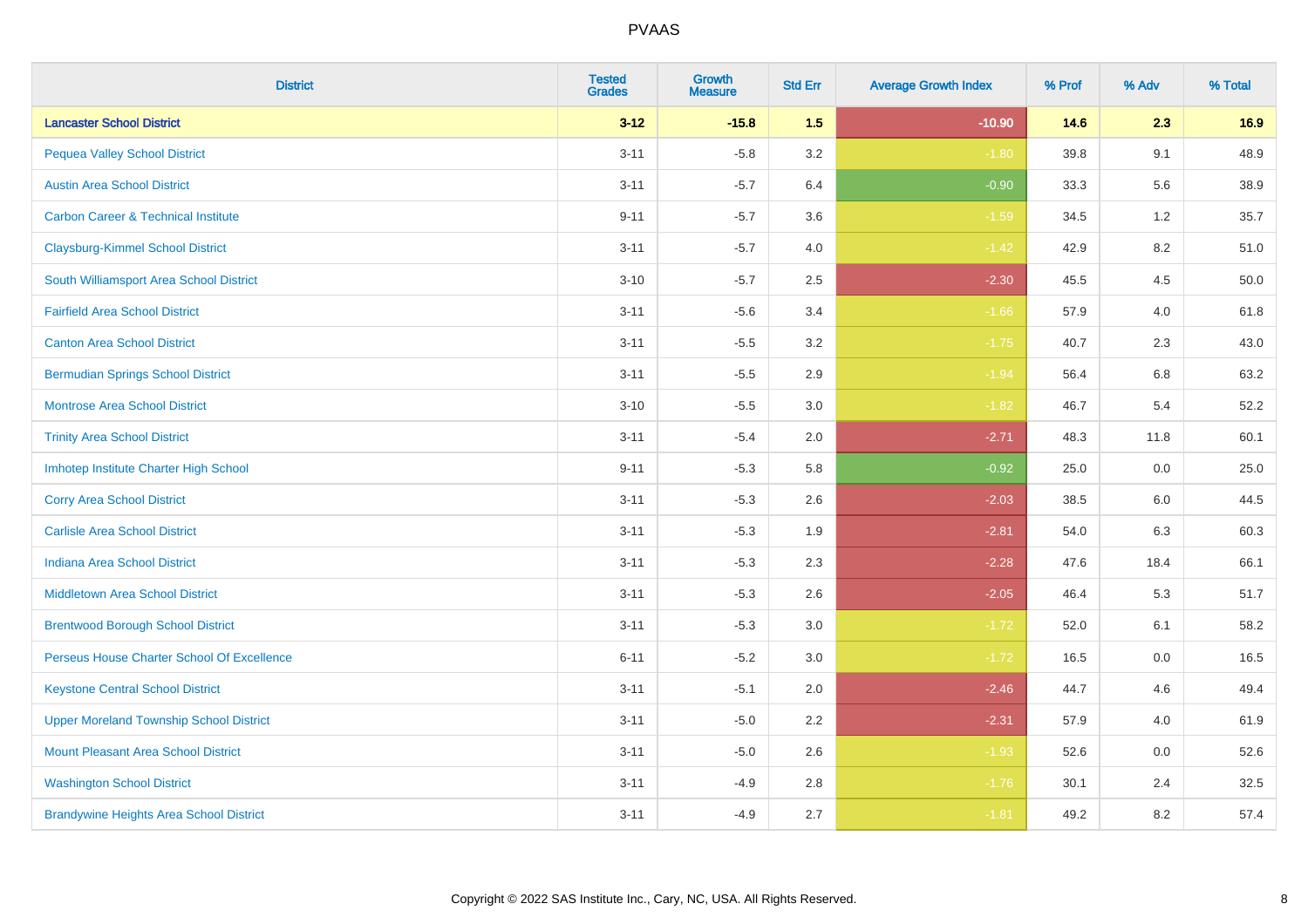| <b>District</b>                               | <b>Tested</b><br><b>Grades</b> | Growth<br><b>Measure</b> | <b>Std Err</b> | <b>Average Growth Index</b> | % Prof | % Adv   | % Total |
|-----------------------------------------------|--------------------------------|--------------------------|----------------|-----------------------------|--------|---------|---------|
| <b>Lancaster School District</b>              | $3 - 12$                       | $-15.8$                  | 1.5            | $-10.90$                    | 14.6   | 2.3     | 16.9    |
| <b>Juniata County School District</b>         | $3 - 12$                       | $-4.9$                   | 2.1            | $-2.26$                     | 38.5   | 2.9     | 41.4    |
| <b>Central Columbia School District</b>       | $3 - 12$                       | $-4.8$                   | 2.6            | $-1.86$                     | 53.7   | 14.8    | 68.5    |
| Nazareth Area School District                 | $3 - 11$                       | $-4.7$                   | 1.7            | $-2.82$                     | 59.2   | 9.9     | 69.0    |
| <b>Boyertown Area School District</b>         | $3 - 11$                       | $-4.7$                   | 1.5            | $-3.17$                     | 55.2   | 11.3    | 66.5    |
| <b>Apollo-Ridge School District</b>           | $3 - 12$                       | $-4.7$                   | 3.7            | $-1.24$                     | 50.0   | 10.0    | 60.0    |
| <b>Crawford Central School District</b>       | $3 - 11$                       | $-4.7$                   | 2.2            | $-2.15$                     | 40.6   | 10.5    | 51.1    |
| <b>Riverview School District</b>              | $3 - 11$                       | $-4.6$                   | 3.8            | $-1.20$                     | 57.9   | 15.8    | 73.7    |
| <b>West Greene School District</b>            | $3 - 11$                       | $-4.5$                   | 4.3            | $-1.04$                     | 36.6   | 7.3     | 43.9    |
| <b>Greensburg Salem School District</b>       | $3 - 11$                       | $-4.4$                   | 2.4            | $-1.88$                     | 47.6   | 4.9     | 52.4    |
| <b>Coatesville Area School District</b>       | $3 - 11$                       | $-4.4$                   | 1.7            | $-2.62$                     | 36.3   | 4.2     | 40.5    |
| <b>Quakertown Community School District</b>   | $3 - 12$                       | $-4.4$                   | 1.6            | $-2.70$                     | 56.5   | 10.0    | 66.6    |
| <b>Somerset Area School District</b>          | $3 - 11$                       | $-4.4$                   | 2.3            | $-1.93$                     | 44.4   | 14.9    | 59.3    |
| <b>Gillingham Charter School</b>              | $3 - 11$                       | $-4.4$                   | 5.6            | $-0.77$                     | 20.8   | 8.3     | 29.2    |
| <b>Forest Area School District</b>            | $3 - 11$                       | $-4.4$                   | 5.4            | $-0.81$                     | 36.2   | 2.1     | 38.3    |
| Jeannette City School District                | $3 - 11$                       | $-4.3$                   | 3.8            | $-1.13$                     | 46.7   | $7.5\,$ | 54.2    |
| <b>Antietam School District</b>               | $3 - 10$                       | $-4.3$                   | 3.8            | $-1.13$                     | 36.4   | 5.4     | 41.8    |
| <b>Oxford Area School District</b>            | $3 - 11$                       | $-4.3$                   | 1.9            | $-2.26$                     | 41.3   | 8.0     | 49.3    |
| <b>Bristol Borough School District</b>        | $3 - 12$                       | $-4.3$                   | 3.4            | $-1.27$                     | 39.7   | 1.3     | 41.0    |
| <b>Turkeyfoot Valley Area School District</b> | $3 - 12$                       | $-4.3$                   | 5.6            | $-0.76$                     | 22.0   | 5.1     | 27.1    |
| <b>Troy Area School District</b>              | $3 - 10$                       | $-4.3$                   | 3.4            | $-1.26$                     | 43.2   | 5.7     | 48.9    |
| East Pennsboro Area School District           | $3 - 11$                       | $-4.2$                   | 2.5            | $-1.71$                     | 60.8   | 8.5     | 69.3    |
| <b>Ellwood City Area School District</b>      | $3 - 11$                       | $-4.2$                   | 3.2            | $-1.29$                     | 54.1   | 14.1    | 68.2    |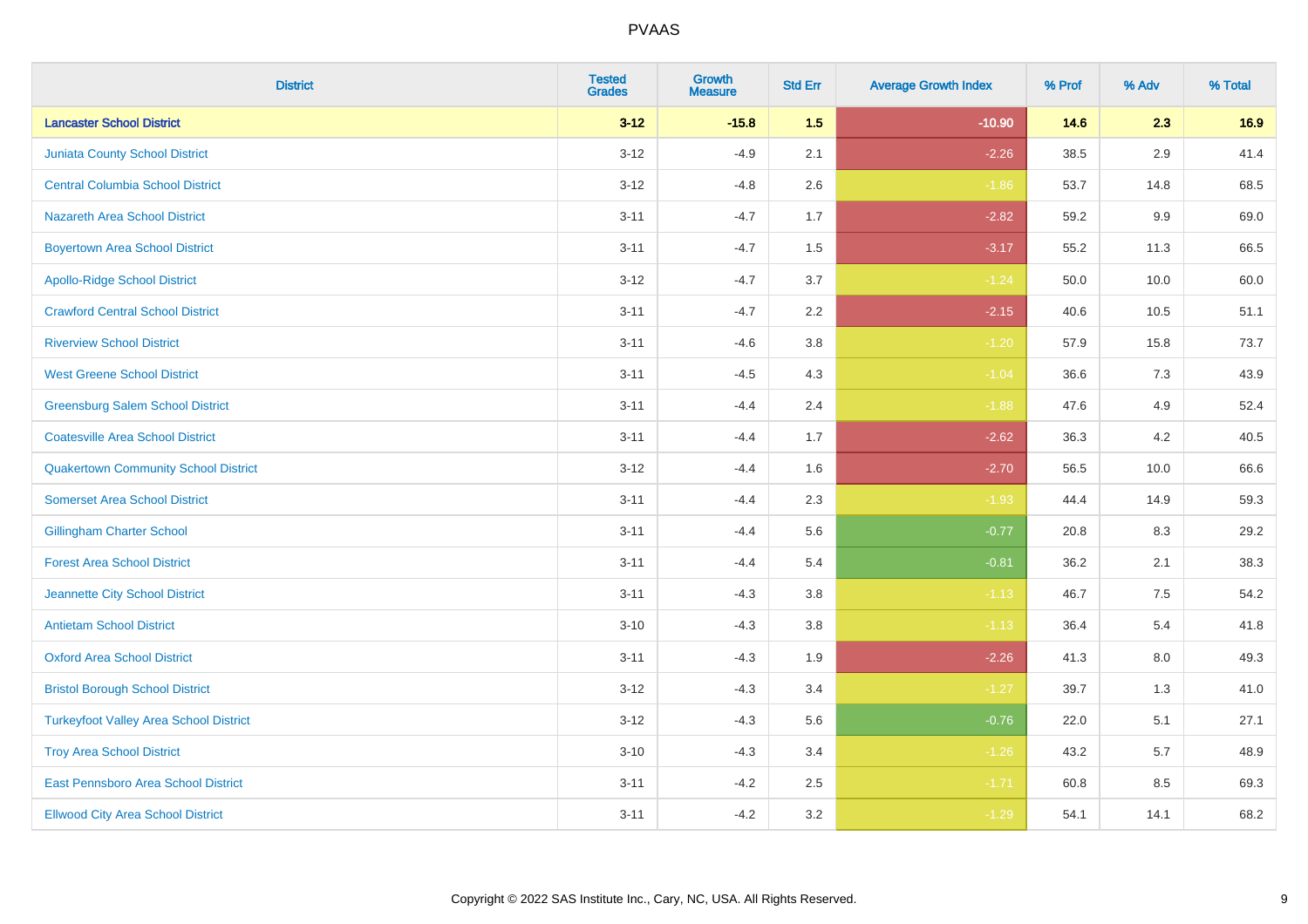| <b>District</b>                                                       | <b>Tested</b><br><b>Grades</b> | <b>Growth</b><br><b>Measure</b> | <b>Std Err</b> | <b>Average Growth Index</b> | % Prof | % Adv   | % Total |
|-----------------------------------------------------------------------|--------------------------------|---------------------------------|----------------|-----------------------------|--------|---------|---------|
| <b>Lancaster School District</b>                                      | $3 - 12$                       | $-15.8$                         | 1.5            | $-10.90$                    | 14.6   | 2.3     | 16.9    |
| <b>MaST Community Charter School</b>                                  | $3 - 10$                       | $-4.1$                          | 2.7            | $-1.52$                     | 44.0   | 9.5     | 53.4    |
| <b>Easton Area School District</b>                                    | $3 - 12$                       | $-4.1$                          | 1.4            | $-2.91$                     | 39.9   | 4.0     | 43.9    |
| <b>Cambria Heights School District</b>                                | $3 - 10$                       | $-4.1$                          | 3.1            | $-1.32$                     | 51.0   | $6.0\,$ | 57.0    |
| <b>Elk Lake School District</b>                                       | $3 - 11$                       | $-4.0$                          | 3.3            | $-1.23$                     | 46.2   | 3.3     | 49.4    |
| <b>Pottstown School District</b>                                      | $3 - 12$                       | $-4.0$                          | 2.4            | $-1.68$                     | 29.8   | 1.2     | 31.0    |
| <b>Gettysburg Area School District</b>                                | $3 - 11$                       | $-4.0$                          | 2.1            | $-1.89$                     | 45.3   | 14.0    | 59.3    |
| Preparatory Charter School Of Mathematics, Science, Tech, And Careers | $9 - 10$                       | $-4.0$                          | 2.5            | $-1.59$                     | 15.0   | 0.0     | 15.0    |
| <b>Sullivan County School District</b>                                | $3 - 10$                       | $-4.0$                          | 4.4            | $-0.90$                     | 66.7   | 2.6     | 69.2    |
| <b>Westmont Hilltop School District</b>                               | $3 - 11$                       | $-4.0$                          | 2.8            | $-1.40$                     | 36.3   | 13.3    | 49.6    |
| Juniata Valley School District                                        | $3 - 11$                       | $-3.9$                          | 3.5            | $-1.10$                     | 44.4   | 3.5     | 47.8    |
| <b>Big Beaver Falls Area School District</b>                          | $3 - 11$                       | $-3.9$                          | 3.3            | $-1.18$                     | 34.1   | 3.5     | 37.6    |
| <b>York Co School Of Technology</b>                                   | $9 - 12$                       | $-3.8$                          | 1.7            | $-2.22$                     | 39.1   | 5.6     | 44.7    |
| <b>Valley Grove School District</b>                                   | $3 - 10$                       | $-3.7$                          | 3.7            | $-1.01$                     | 51.2   | 6.1     | 57.3    |
| <b>Kane Area School District</b>                                      | $3 - 10$                       | $-3.7$                          | 3.2            | $-1.17$                     | 39.5   | 9.9     | 49.4    |
| <b>Conemaugh Township Area School District</b>                        | $3 - 12$                       | $-3.7$                          | 3.4            | $-1.09$                     | 53.8   | 17.6    | 71.4    |
| <b>Kiski Area School District</b>                                     | $3 - 11$                       | $-3.7$                          | 2.0            | $-1.86$                     | 57.4   | 10.4    | 67.8    |
| <b>Twin Valley School District</b>                                    | $3 - 12$                       | $-3.6$                          | 2.1            | $-1.69$                     | 49.6   | 7.1     | 56.8    |
| <b>Perkiomen Valley School District</b>                               | $3 - 11$                       | $-3.5$                          | 1.6            | $-2.18$                     | 53.8   | 13.4    | 67.2    |
| <b>Fannett-Metal School District</b>                                  | $3 - 11$                       | $-3.4$                          | 5.1            | $-0.67$                     | 38.7   | 8.1     | 46.8    |
| <b>Chestnut Ridge School District</b>                                 | $3 - 12$                       | $-3.4$                          | 2.9            | $-1.17$                     | 46.6   | 5.8     | 52.4    |
| <b>Pittsburgh School District</b>                                     | $3 - 11$                       | $-3.3$                          | 1.1            | $-3.04$                     | 33.9   | 8.2     | 42.1    |
| <b>Riverside School District</b>                                      | $3 - 11$                       | $-3.2$                          | 3.0            | $-1.09$                     | 43.0   | 9.0     | 52.0    |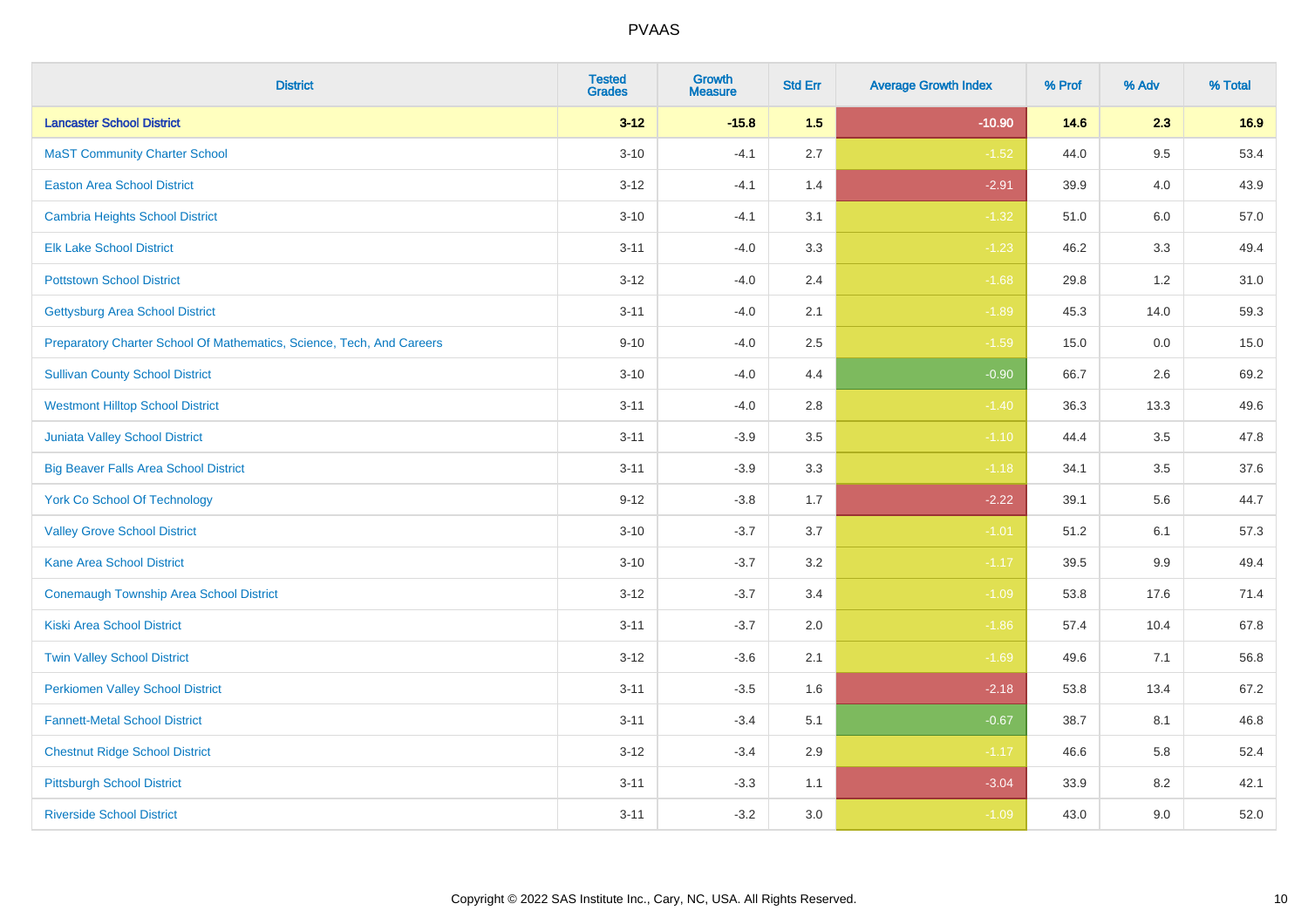| <b>District</b>                                         | <b>Tested</b><br><b>Grades</b> | <b>Growth</b><br><b>Measure</b> | <b>Std Err</b> | <b>Average Growth Index</b> | % Prof | % Adv   | % Total |
|---------------------------------------------------------|--------------------------------|---------------------------------|----------------|-----------------------------|--------|---------|---------|
| <b>Lancaster School District</b>                        | $3 - 12$                       | $-15.8$                         | 1.5            | $-10.90$                    | 14.6   | 2.3     | 16.9    |
| <b>Conemaugh Valley School District</b>                 | $3 - 12$                       | $-3.2$                          | 4.1            | $-0.78$                     | 48.2   | 5.6     | 53.7    |
| <b>Columbia Borough School District</b>                 | $3 - 12$                       | $-3.1$                          | 3.5            | $-0.89$                     | 29.5   | 1.9     | 31.4    |
| <b>Northeast Bradford School District</b>               | $3 - 10$                       | $-3.1$                          | $4.0\,$        | $-0.78$                     | 33.9   | 3.4     | 37.3    |
| <b>Greater Johnstown School District</b>                | $3 - 11$                       | $-3.1$                          | 2.6            | $-1.19$                     | 26.1   | 0.0     | 26.1    |
| <b>Greencastle-Antrim School District</b>               | $3 - 11$                       | $-3.0$                          | 2.2            | $-1.36$                     | 62.4   | $9.9\,$ | 72.3    |
| Center For Student Learning Charter School At Pennsbury | $6 - 12$                       | $-2.9$                          | 6.1            | $-0.47$                     | 42.9   | $0.0\,$ | 42.9    |
| <b>Scranton School District</b>                         | $3 - 12$                       | $-2.9$                          | 2.4            | $-1.22$                     | 45.6   | 3.6     | 49.1    |
| Oil City Area School District                           | $3 - 11$                       | $-2.9$                          | 2.6            | $-1.08$                     | 44.4   | 5.8     | 50.2    |
| <b>Quaker Valley School District</b>                    | $3 - 11$                       | $-2.8$                          | $2.6\,$        | $-1.08$                     | 55.2   | 13.2    | 68.4    |
| <b>Susquehanna Community School District</b>            | $3 - 11$                       | $-2.8$                          | 4.2            | $-0.66$                     | 49.4   | 6.9     | 56.3    |
| <b>Chichester School District</b>                       | $3 - 11$                       | $-2.7$                          | 2.3            | $-1.17$                     | 44.6   | 6.6     | 51.2    |
| <b>Lewisburg Area School District</b>                   | $3 - 11$                       | $-2.7$                          | 2.6            | $-1.03$                     | 57.0   | 18.5    | 75.6    |
| Shenango Area School District                           | $3 - 11$                       | $-2.6$                          | 3.3            | $-0.79$                     | 50.6   | 13.9    | 64.6    |
| <b>Charleroi School District</b>                        | $3 - 11$                       | $-2.6$                          | 3.0            | $-0.86$                     | 55.7   | 7.4     | 63.1    |
| <b>Dallas School District</b>                           | $3 - 11$                       | $-2.5$                          | 2.2            | $-1.12$                     | 54.9   | 7.6     | 62.4    |
| <b>Clarion-Limestone Area School District</b>           | $3 - 12$                       | $-2.5$                          | 4.1            | $-0.60$                     | 56.8   | 6.8     | 63.6    |
| North Pocono School District                            | $3 - 11$                       | $-2.3$                          | 3.4            | $-0.68$                     | 52.0   | 16.4    | 68.5    |
| <b>Wyoming Valley West School District</b>              | $3 - 11$                       | $-2.2$                          | 2.4            | $-0.91$                     | 49.4   | 3.0     | 52.4    |
| <b>Burgettstown Area School District</b>                | $3 - 11$                       | $-2.1$                          | 3.4            | $-0.62$                     | 50.0   | 1.4     | 51.4    |
| <b>Bald Eagle Area School District</b>                  | $3 - 11$                       | $-2.1$                          | 2.7            | $-0.75$                     | 48.4   | 9.4     | 57.7    |
| Huntingdon Area School District                         | $3 - 11$                       | $-2.0$                          | 2.7            | $-0.72$                     | 36.8   | 10.3    | 47.0    |
| Hope For Hyndman Charter School                         | $3 - 11$                       | $-2.0$                          | 6.1            | $-0.32$                     | 33.3   | 0.0     | 33.3    |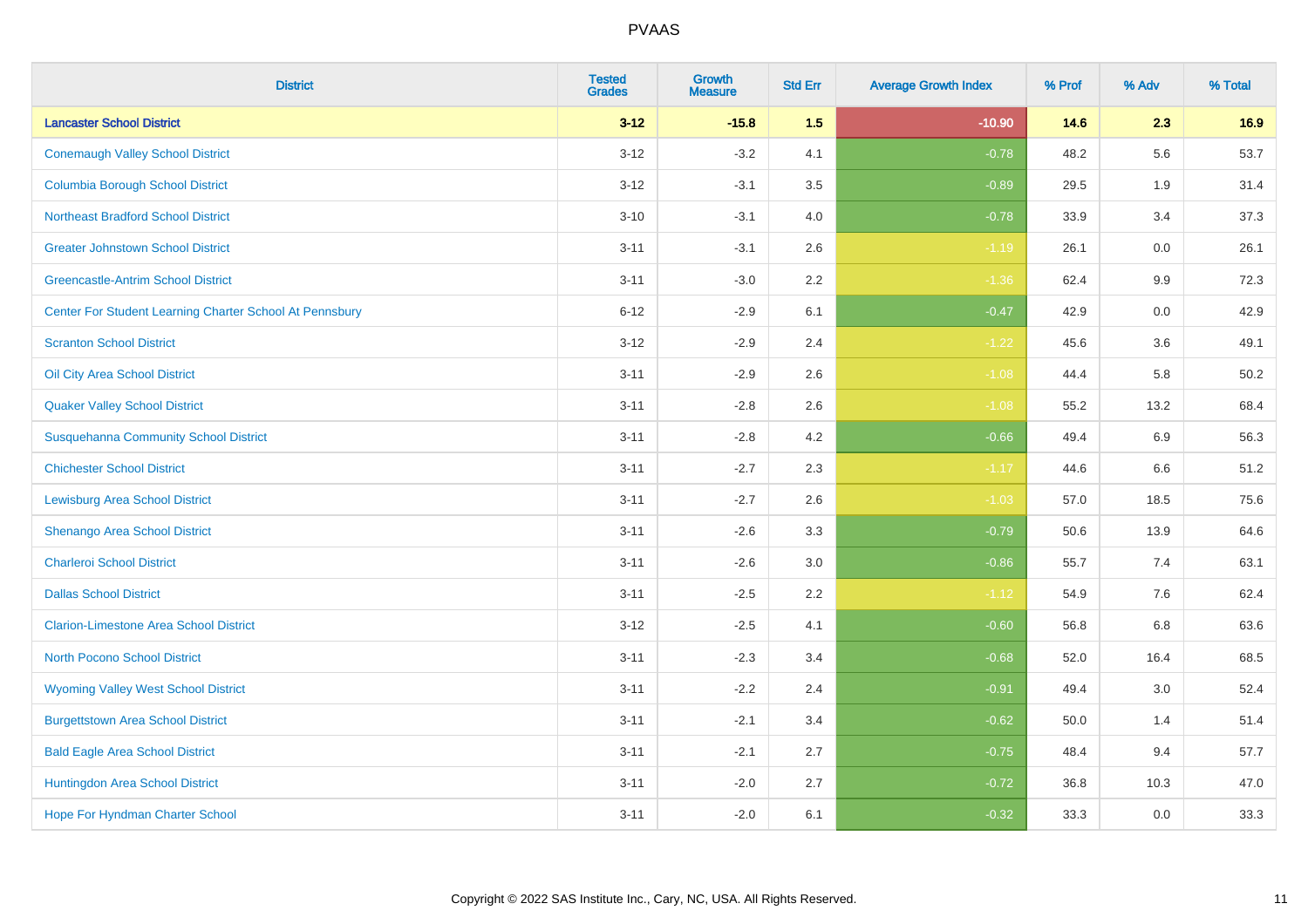| <b>District</b>                          | <b>Tested</b><br><b>Grades</b> | Growth<br><b>Measure</b> | <b>Std Err</b> | <b>Average Growth Index</b> | % Prof | % Adv   | % Total |
|------------------------------------------|--------------------------------|--------------------------|----------------|-----------------------------|--------|---------|---------|
| <b>Lancaster School District</b>         | $3 - 12$                       | $-15.8$                  | 1.5            | $-10.90$                    | 14.6   | 2.3     | 16.9    |
| <b>Montour School District</b>           | $3 - 11$                       | $-1.8$                   | 2.1            | $-0.88$                     | 61.4   | 15.1    | 76.5    |
| <b>North Hills School District</b>       | $3 - 11$                       | $-1.8$                   | 1.8            | $-0.96$                     | 59.1   | 14.1    | 73.2    |
| <b>Phoenixville Area School District</b> | $3 - 11$                       | $-1.7$                   | 2.1            | $-0.83$                     | 59.9   | 10.6    | 70.5    |
| <b>Chartiers Valley School District</b>  | $3 - 11$                       | $-1.7$                   | 2.0            | $-0.81$                     | 54.7   | 8.4     | 63.1    |
| <b>Mid Valley School District</b>        | $3 - 10$                       | $-1.7$                   | 3.0            | $-0.55$                     | 45.1   | 7.8     | 52.9    |
| South Side Area School District          | $3 - 11$                       | $-1.6$                   | 3.3            | $-0.48$                     | 50.0   | $6.8\,$ | 56.8    |
| <b>Cornell School District</b>           | $3 - 11$                       | $-1.6$                   | 5.0            | $-0.32$                     | 33.8   | 1.5     | 35.4    |
| <b>Lehighton Area School District</b>    | $3 - 11$                       | $-1.6$                   | 2.3            | $-0.70$                     | 51.1   | 5.6     | 56.7    |
| <b>Central Greene School District</b>    | $3 - 11$                       | $-1.6$                   | 2.8            | $-0.55$                     | 54.2   | 2.8     | 57.0    |
| <b>Lebanon School District</b>           | $3 - 11$                       | $-1.6$                   | 1.9            | $-0.80$                     | 24.4   | 2.6     | 27.0    |
| <b>Sharpsville Area School District</b>  | $3 - 11$                       | $-1.4$                   | 3.5            | $-0.40$                     | 55.2   | 13.4    | 68.7    |
| <b>Seneca Valley School District</b>     | $3 - 11$                       | $-1.4$                   | 1.4            | $-0.99$                     | 57.2   | 11.4    | 68.6    |
| <b>Cheltenham School District</b>        | $3 - 11$                       | $-1.4$                   | 2.1            | $-0.67$                     | 46.1   | 10.0    | 56.1    |
| <b>Wyoming Area School District</b>      | $3 - 10$                       | $-1.3$                   | 2.6            | $-0.50$                     | 53.8   | 10.8    | 64.6    |
| <b>Bellwood-Antis School District</b>    | $3 - 10$                       | $-1.2$                   | 3.2            | $-0.39$                     | 55.1   | 10.1    | 65.2    |
| <b>Palmerton Area School District</b>    | $3 - 11$                       | $-1.2$                   | 3.0            | $-0.39$                     | 57.4   | 5.0     | 62.4    |
| Mt Lebanon School District               | $3 - 11$                       | $-1.0$                   | 1.5            | $-0.70$                     | 61.9   | 24.0    | 85.9    |
| <b>North Schuylkill School District</b>  | $3 - 11$                       | $-1.0$                   | 2.4            | $-0.42$                     | 41.8   | 5.1     | 46.8    |
| <b>Manheim Township School District</b>  | $3 - 12$                       | $-0.9$                   | 1.6            | $-0.58$                     | 53.2   | 15.5    | 68.7    |
| <b>Lakeview School District</b>          | $3 - 11$                       | $-0.9$                   | 3.7            | $-0.24$                     | 60.3   | $3.2\,$ | 63.5    |
| <b>Glendale School District</b>          | $3 - 10$                       | $-0.9$                   | 3.7            | $-0.24$                     | 50.0   | 5.4     | 55.4    |
| <b>Conewago Valley School District</b>   | $3 - 12$                       | $-0.9$                   | 2.0            | $-0.45$                     | 51.7   | 9.6     | 61.3    |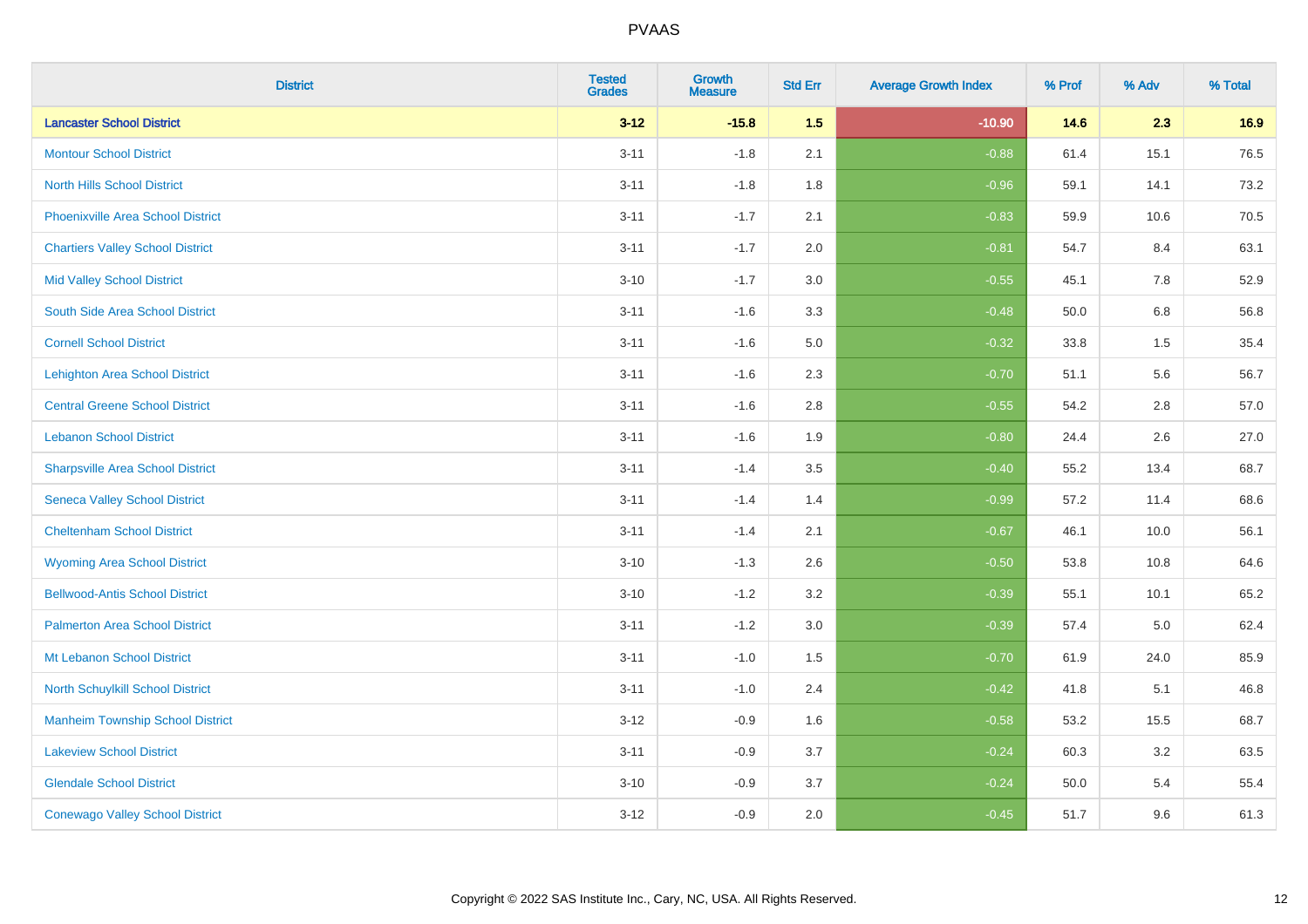| <b>District</b>                                    | <b>Tested</b><br><b>Grades</b> | <b>Growth</b><br><b>Measure</b> | <b>Std Err</b> | <b>Average Growth Index</b> | % Prof | % Adv | % Total |
|----------------------------------------------------|--------------------------------|---------------------------------|----------------|-----------------------------|--------|-------|---------|
| <b>Lancaster School District</b>                   | $3 - 12$                       | $-15.8$                         | 1.5            | $-10.90$                    | 14.6   | 2.3   | 16.9    |
| <b>Elizabethtown Area School District</b>          | $3 - 12$                       | $-0.9$                          | 1.9            | $-0.47$                     | 50.0   | 11.2  | 61.2    |
| <b>Millville Area School District</b>              | $3 - 12$                       | $-0.9$                          | 4.7            | $-0.18$                     | 51.4   | 5.4   | 56.8    |
| <b>Bangor Area School District</b>                 | $3 - 12$                       | $-0.9$                          | 2.0            | $-0.43$                     | 44.3   | 4.7   | 49.0    |
| <b>Canon-Mcmillan School District</b>              | $3 - 11$                       | $-0.8$                          | 1.6            | $-0.50$                     | 58.7   | 15.9  | 74.6    |
| <b>Shaler Area School District</b>                 | $3 - 11$                       | $-0.8$                          | 1.9            | $-0.43$                     | 49.1   | 9.6   | 58.7    |
| Albert Gallatin Area School District               | $3 - 11$                       | $-0.8$                          | 2.4            | $-0.32$                     | 54.5   | 10.0  | 64.6    |
| <b>Westinghouse Arts Academy Charter School</b>    | $9 - 10$                       | $-0.7$                          | 3.6            | $-0.19$                     | 59.2   | 8.4   | 67.6    |
| <b>Achievement House Charter School</b>            | $7 - 11$                       | $-0.7$                          | 4.0            | $-0.17$                     | 32.5   | 2.6   | 35.1    |
| <b>Otto-Eldred School District</b>                 | $3 - 11$                       | $-0.7$                          | 4.2            | $-0.15$                     | 56.2   | 6.2   | 62.5    |
| <b>Panther Valley School District</b>              | $3 - 12$                       | $-0.6$                          | 3.3            | $-0.19$                     | 47.9   | 4.3   | 52.1    |
| <b>Tuscarora School District</b>                   | $3 - 11$                       | $-0.6$                          | 2.3            | $-0.27$                     | 45.1   | 8.1   | 53.2    |
| <b>Girard School District</b>                      | $3 - 11$                       | $-0.6$                          | 2.7            | $-0.22$                     | 53.9   | 15.6  | 69.6    |
| <b>Mount Carmel Area School District</b>           | $3 - 11$                       | $-0.6$                          | 3.1            | $-0.18$                     | 45.3   | 2.1   | 47.4    |
| <b>Central Fulton School District</b>              | $3 - 11$                       | $-0.5$                          | 3.5            | $-0.14$                     | 51.4   | 8.6   | 60.0    |
| Philadelphia Electrical & Tech Charter High School | $10 - 10$                      | $-0.5$                          | 2.9            | $-0.15$                     | 8.8    | 0.0   | $8.8\,$ |
| <b>Blue Ridge School District</b>                  | $3 - 11$                       | $-0.5$                          | 3.6            | $-0.12$                     | 44.6   | 3.1   | 47.7    |
| <b>Oley Valley School District</b>                 | $3 - 11$                       | $-0.4$                          | 2.8            | $-0.15$                     | 43.1   | 12.9  | 56.0    |
| <b>Harrisburg City School District</b>             | $3 - 11$                       | $-0.4$                          | 2.1            | $-0.19$                     | 15.1   | 0.4   | 15.5    |
| <b>Penn Manor School District</b>                  | $3 - 11$                       | $-0.4$                          | 1.6            | $-0.25$                     | 51.9   | 12.6  | 64.5    |
| New Kensington-Arnold School District              | $3 - 11$                       | $-0.4$                          | 3.8            | $-0.10$                     | 40.7   | 3.7   | 44.4    |
| <b>Crestwood School District</b>                   | $3 - 11$                       | $-0.4$                          | 2.4            | $-0.17$                     | 57.4   | 17.0  | 74.4    |
| <b>Southern Lehigh School District</b>             | $3 - 11$                       | $-0.4$                          | 2.3            | $-0.17$                     | 66.1   | 11.9  | 78.0    |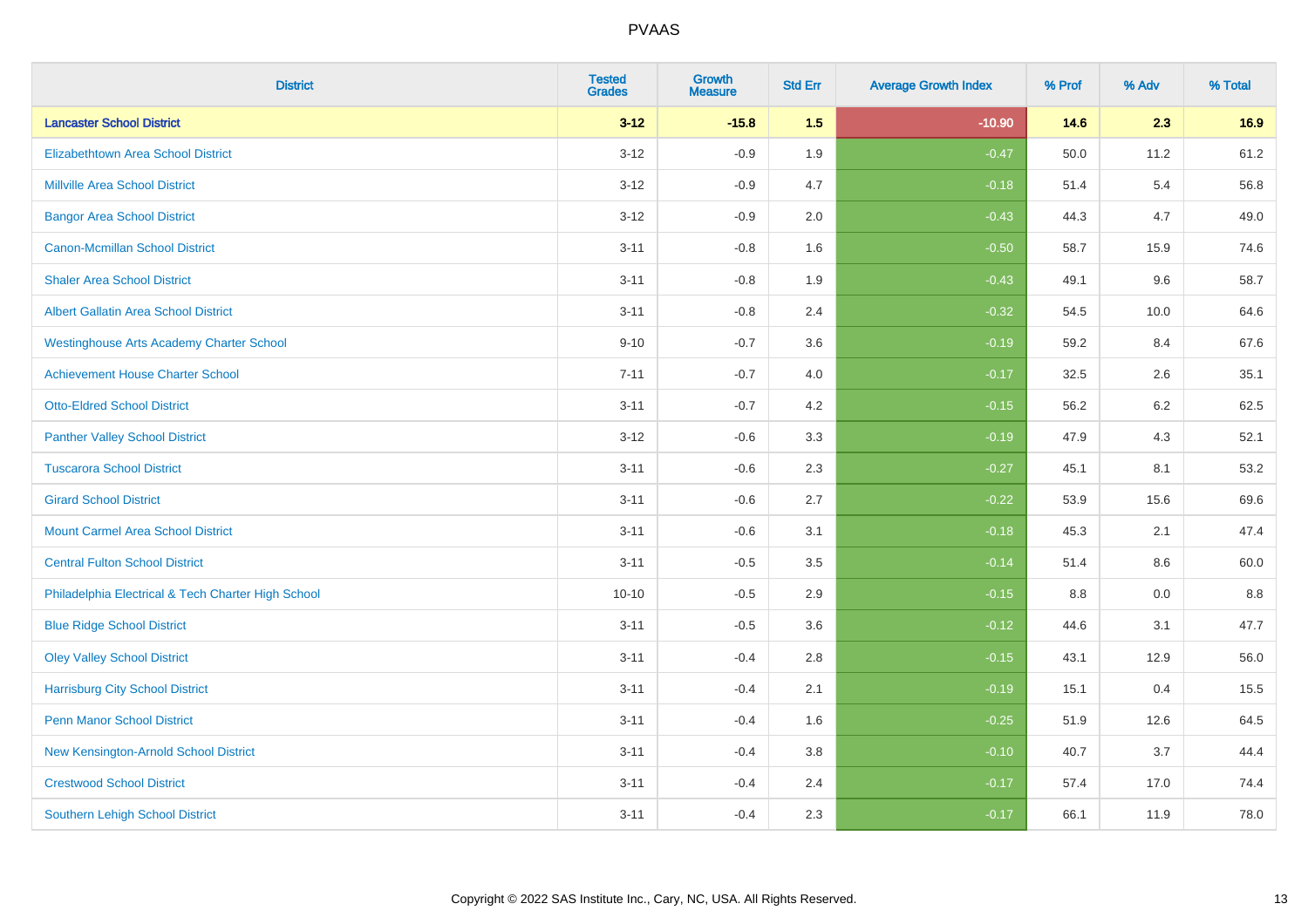| <b>District</b>                          | <b>Tested</b><br><b>Grades</b> | Growth<br><b>Measure</b> | <b>Std Err</b> | <b>Average Growth Index</b> | % Prof | % Adv | % Total |
|------------------------------------------|--------------------------------|--------------------------|----------------|-----------------------------|--------|-------|---------|
| <b>Lancaster School District</b>         | $3 - 12$                       | $-15.8$                  | 1.5            | $-10.90$                    | 14.6   | 2.3   | 16.9    |
| <b>Bellefonte Area School District</b>   | $3 - 11$                       | $-0.4$                   | 2.2            | $-0.17$                     | 47.6   | 10.6  | 58.2    |
| <b>Avella Area School District</b>       | $3 - 12$                       | $-0.3$                   | 4.7            | $-0.05$                     | 49.3   | 14.5  | 63.8    |
| <b>Chester-Upland School District</b>    | $3 - 11$                       | $-0.3$                   | 2.7            | $-0.09$                     | 13.8   | 0.8   | 14.6    |
| <b>Mercer Area School District</b>       | $3 - 11$                       | $-0.2$                   | 3.3            | $-0.06$                     | 56.0   | 8.0   | 64.0    |
| <b>Kutztown Area School District</b>     | $3 - 12$                       | $-0.2$                   | 3.2            | $-0.05$                     | 55.4   | 13.3  | 68.7    |
| <b>Warren County School District</b>     | $3 - 11$                       | $-0.1$                   | 1.8            | $-0.06$                     | 37.2   | 5.3   | 42.6    |
| <b>Susquenita School District</b>        | $3 - 11$                       | $-0.1$                   | 2.8            | $-0.01$                     | 47.7   | 10.1  | 57.8    |
| <b>Penn Cambria School District</b>      | $3 - 11$                       | $-0.0$                   | 2.7            | $-0.01$                     | 61.5   | 7.7   | 69.2    |
| <b>Wilkes-Barre Area School District</b> | $3 - 11$                       | 0.1                      | 3.2            | 0.02                        | 35.5   | 5.4   | 40.9    |
| East Stroudsburg Area School District    | $3 - 11$                       | 0.1                      | 1.6            | 0.05                        | 45.8   | 7.8   | 53.6    |
| <b>Hempfield School District</b>         | $3 - 11$                       | 0.1                      | 1.4            | 0.08                        | 58.2   | 9.9   | 68.2    |
| <b>West Branch Area School District</b>  | $3 - 11$                       | 0.2                      | 3.8            | 0.05                        | 47.2   | 1.9   | 49.1    |
| Northern Lebanon School District         | $3 - 11$                       | 0.4                      | 2.5            | 0.15                        | 28.0   | 3.0   | 31.0    |
| <b>Danville Area School District</b>     | $3 - 11$                       | 0.4                      | 2.6            | 0.15                        | 57.4   | 18.4  | 75.7    |
| Jersey Shore Area School District        | $3 - 11$                       | 0.5                      | 2.6            | 0.21                        | 47.1   | 9.2   | 56.2    |
| <b>Reynolds School District</b>          | $3 - 10$                       | 0.5                      | 3.4            | 0.16                        | 52.1   | 7.0   | 59.2    |
| <b>Brockway Area School District</b>     | $3 - 11$                       | 0.6                      | 3.6            | 0.16                        | 49.2   | 7.7   | 56.9    |
| <b>Smethport Area School District</b>    | $3 - 12$                       | 0.6                      | 3.9            | 0.15                        | 37.0   | 1.8   | 38.9    |
| <b>Greater Latrobe School District</b>   | $3 - 11$                       | 0.6                      | 1.9            | 0.31                        | 55.5   | 14.1  | 69.5    |
| <b>Lower Dauphin School District</b>     | $3 - 11$                       | 0.6                      | 1.9            | 0.33                        | 49.2   | 12.6  | 61.8    |
| <b>Bloomsburg Area School District</b>   | $3 - 10$                       | 0.7                      | 3.0            | 0.23                        | 55.9   | 11.8  | 67.6    |
| Insight PA Cyber Charter School          | $3 - 11$                       | 0.7                      | 5.7            | 0.12                        | 50.0   | 4.8   | 54.8    |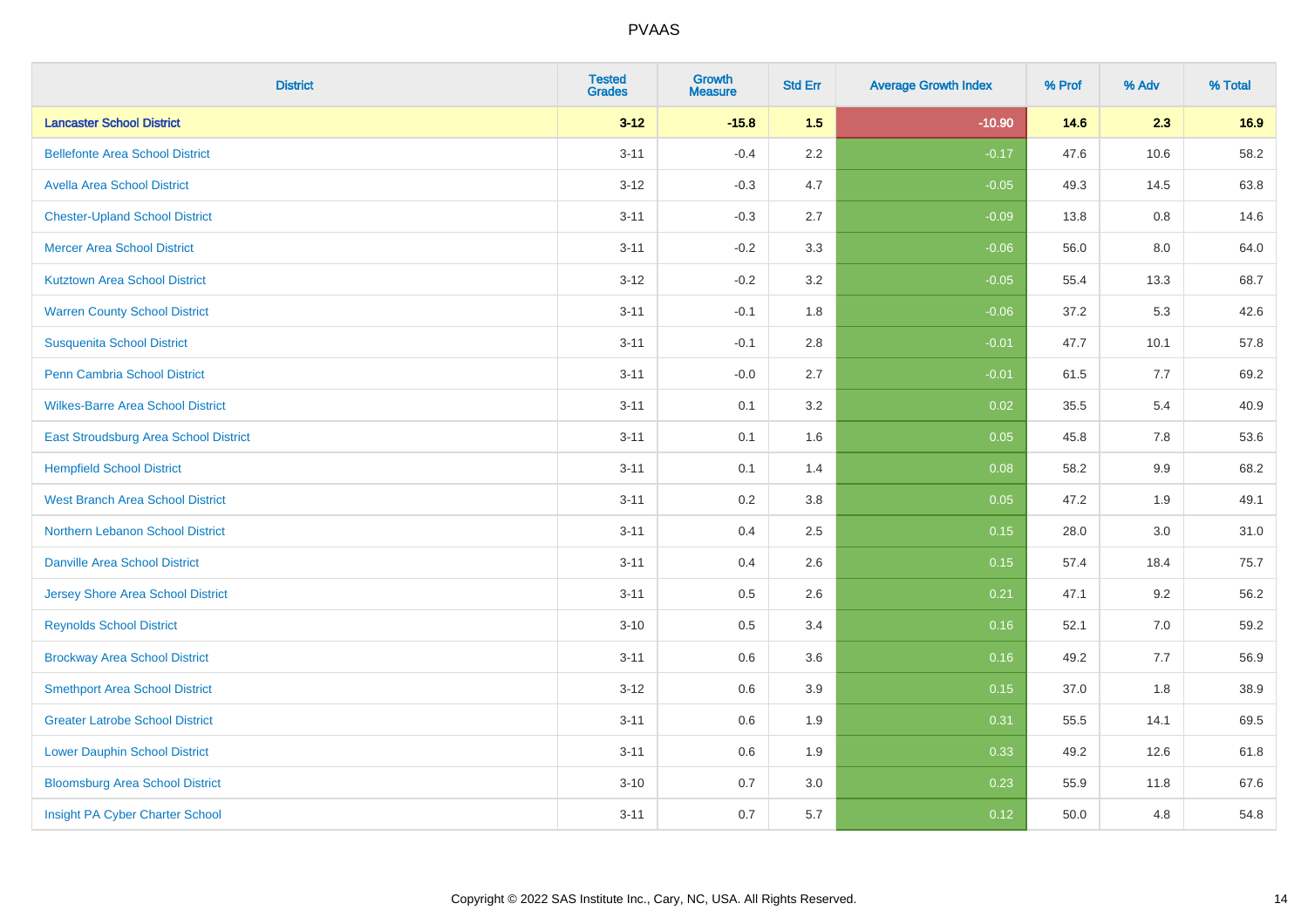| <b>District</b>                               | <b>Tested</b><br><b>Grades</b> | <b>Growth</b><br><b>Measure</b> | <b>Std Err</b> | <b>Average Growth Index</b> | % Prof | % Adv   | % Total |
|-----------------------------------------------|--------------------------------|---------------------------------|----------------|-----------------------------|--------|---------|---------|
| <b>Lancaster School District</b>              | $3 - 12$                       | $-15.8$                         | 1.5            | $-10.90$                    | 14.6   | 2.3     | 16.9    |
| Lehigh Valley Academy Regional Charter School | $3 - 11$                       | 0.7                             | 2.3            | 0.32                        | 46.3   | $5.0\,$ | 51.4    |
| <b>Greenville Area School District</b>        | $3 - 11$                       | 0.7                             | 2.9            | 0.26                        | 53.4   | 6.9     | 60.3    |
| <b>Gateway School District</b>                | $3 - 11$                       | $0.8\,$                         | 2.2            | 0.38                        | 52.1   | 13.8    | 65.9    |
| <b>Wyomissing Area School District</b>        | $3 - 12$                       | 0.8                             | 2.6            | 0.33                        | 55.7   | 17.6    | 73.3    |
| <b>Wallingford-Swarthmore School District</b> | $3 - 10$                       | 0.9                             | 2.4            | 0.38                        | 64.4   | 22.7    | 87.1    |
| South Eastern School District                 | $3 - 11$                       | 0.9                             | 2.4            | 0.39                        | 54.8   | 6.6     | 61.4    |
| <b>Radnor Township School District</b>        | $3 - 12$                       | $1.0\,$                         | 2.1            | 0.50                        | 65.0   | 23.2    | 88.2    |
| <b>Lakeland School District</b>               | $3 - 11$                       | 1.1                             | 2.8            | 0.38                        | 48.6   | 3.7     | 52.3    |
| <b>Upper Adams School District</b>            | $3 - 11$                       | 1.3                             | 2.9            | 0.47                        | 55.2   | 8.6     | 63.8    |
| <b>Schuylkill Valley School District</b>      | $3 - 11$                       | 1.4                             | 2.5            | 0.56                        | 55.1   | 10.2    | 65.3    |
| <b>Newport School District</b>                | $3 - 12$                       | 1.4                             | 3.5            | 0.41                        | 51.5   | 10.3    | 61.8    |
| <b>Tussey Mountain School District</b>        | $3 - 12$                       | 1.5                             | 3.7            | 0.40                        | 38.6   | 1.8     | 40.4    |
| <b>Central Bucks School District</b>          | $3 - 11$                       | 1.6                             | 0.9            | 1.66                        | 63.0   | 16.8    | 79.8    |
| <b>Bensalem Township School District</b>      | $3 - 11$                       | 1.6                             | 1.6            | 0.98                        | 38.8   | 8.3     | 47.1    |
| <b>Athens Area School District</b>            | $3 - 11$                       | 1.6                             | 2.5            | 0.64                        | 46.9   | 7.6     | 54.5    |
| <b>Purchase Line School District</b>          | $3-12$                         | 1.7                             | 3.5            | 0.47                        | 43.1   | 5.4     | 48.5    |
| South Fayette Township School District        | $3 - 11$                       | 1.7                             | 2.0            | 0.88                        | 61.0   | 26.5    | 87.6    |
| <b>Baldwin-Whitehall School District</b>      | $3 - 11$                       | 1.8                             | 1.9            | 0.94                        | 58.6   | $8.6\,$ | 67.1    |
| <b>Laurel School District</b>                 | $3 - 11$                       | 1.8                             | 3.1            | 0.59                        | 70.1   | 2.3     | 72.4    |
| <b>West Jefferson Hills School District</b>   | $3 - 11$                       | 1.8                             | 2.1            | 0.88                        | 55.7   | 20.8    | 76.4    |
| <b>Williamsport Area School District</b>      | $3 - 11$                       | 1.9                             | 1.8            | 1.04                        | 44.1   | 12.8    | 56.9    |
| <b>Union Area School District</b>             | $3 - 11$                       | 1.9                             | 4.3            | 0.44                        | 61.5   | 0.0     | 61.5    |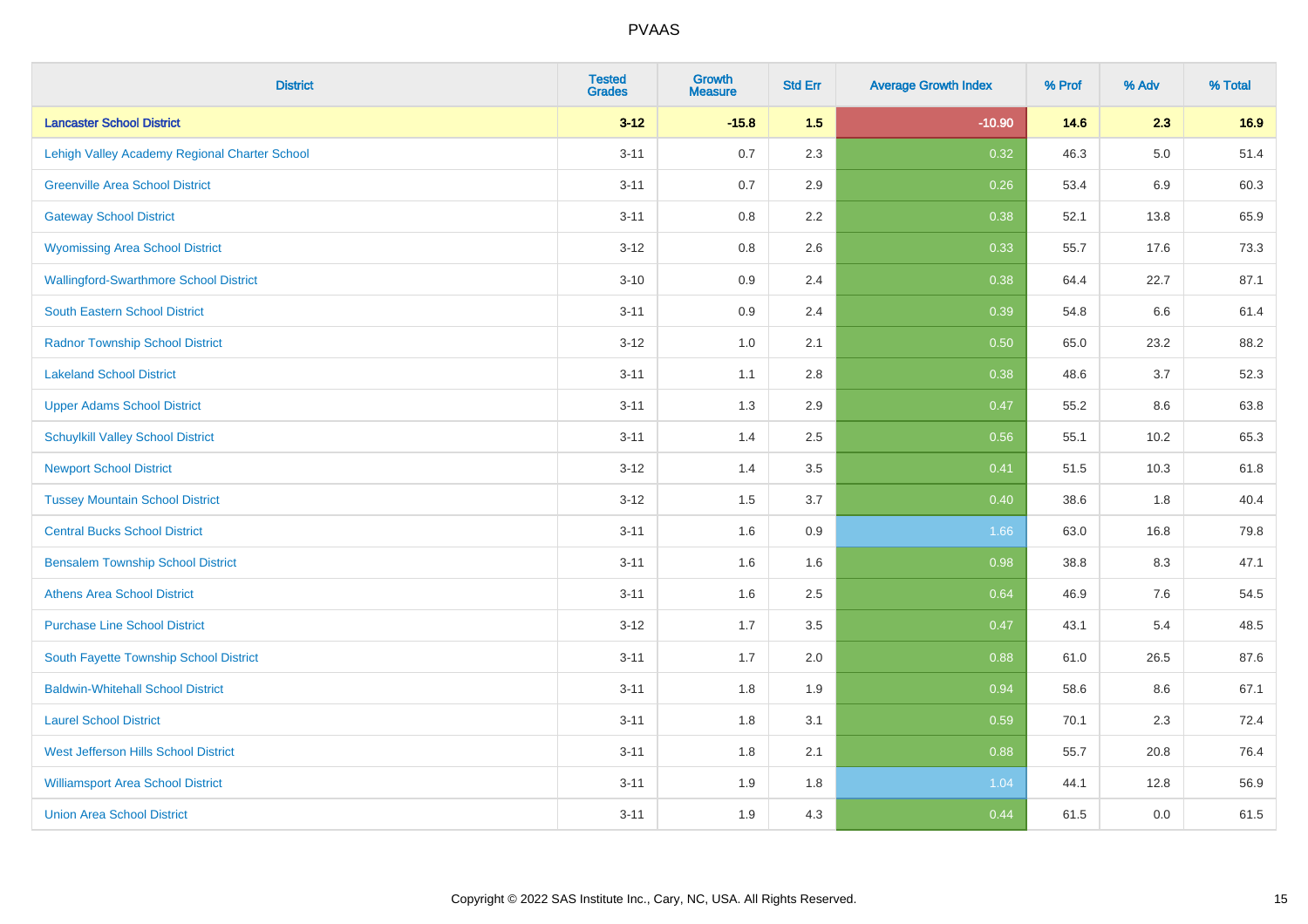| <b>District</b>                                | <b>Tested</b><br><b>Grades</b> | <b>Growth</b><br><b>Measure</b> | <b>Std Err</b> | <b>Average Growth Index</b> | % Prof | % Adv | % Total |
|------------------------------------------------|--------------------------------|---------------------------------|----------------|-----------------------------|--------|-------|---------|
| <b>Lancaster School District</b>               | $3 - 12$                       | $-15.8$                         | 1.5            | $-10.90$                    | 14.6   | 2.3   | 16.9    |
| <b>Franklin Regional School District</b>       | $3 - 11$                       | 2.0                             | 1.9            | 1.02                        | 66.7   | 15.5  | 82.1    |
| <b>Marple Newtown School District</b>          | $3 - 11$                       | 2.0                             | 2.4            | 0.81                        | 57.6   | 12.8  | 70.4    |
| <b>Lower Moreland Township School District</b> | $3 - 11$                       | 2.0                             | 2.2            | 0.95                        | 62.8   | 17.0  | 79.8    |
| <b>Mastery Charter School - Thomas Campus</b>  | $3 - 10$                       | 2.1                             | 6.2            | 0.33                        | 28.6   | 0.0   | 28.6    |
| <b>Mcguffey School District</b>                | $3 - 11$                       | 2.1                             | 2.6            | 0.81                        | 57.7   | 3.1   | 60.8    |
| <b>Manheim Central School District</b>         | $3 - 11$                       | 2.1                             | 2.1            | $1.01$                      | 53.2   | 11.6  | 64.8    |
| <b>United School District</b>                  | $3 - 11$                       | 2.1                             | 3.4            | 0.63                        | 60.3   | 6.6   | 66.9    |
| Northwestern Lehigh School District            | $3 - 11$                       | 2.2                             | 2.3            | 0.93                        | 53.3   | 9.7   | 63.0    |
| <b>Galeton Area School District</b>            | $3 - 11$                       | 2.2                             | 5.3            | 0.42                        | 41.3   | 4.4   | 45.6    |
| <b>Roberto Clemente Charter School</b>         | $3 - 12$                       | 2.2                             | 4.9            | 0.45                        | 27.5   | 5.0   | 32.5    |
| <b>Hanover Area School District</b>            | $3 - 11$                       | 2.2                             | 4.6            | 0.48                        | 42.9   | 5.7   | 48.6    |
| <b>Union School District</b>                   | $3 - 12$                       | 2.3                             | 4.2            | 0.54                        | 32.6   | 7.0   | 39.5    |
| <b>Tunkhannock Area School District</b>        | $3 - 11$                       | 2.3                             | 2.2            | 1.01                        | 44.9   | 9.6   | 54.6    |
| <b>Camp Hill School District</b>               | $3 - 12$                       | 2.3                             | 3.0            | 0.78                        | 53.6   | 17.5  | 71.1    |
| <b>Bedford Area School District</b>            | $3 - 11$                       | 2.5                             | 2.6            | 0.93                        | 48.5   | 10.0  | 58.5    |
| Mastery Charter High School-Lenfest Campus     | $7 - 11$                       | 2.5                             | 5.7            | 0.43                        | 40.0   | 0.0   | 40.0    |
| <b>Methacton School District</b>               | $3 - 11$                       | 2.5                             | 1.7            | 1.43                        | 62.5   | 16.4  | 79.0    |
| <b>Armstrong School District</b>               | $3 - 11$                       | 2.6                             | 1.7            | 1.53                        | 51.5   | 6.1   | 57.6    |
| <b>Hopewell Area School District</b>           | $3 - 11$                       | 2.6                             | 2.7            | 0.97                        | 58.4   | 4.0   | 62.4    |
| <b>Pottsgrove School District</b>              | $3 - 11$                       | 2.8                             | 2.0            | 1.35                        | 44.0   | 10.0  | 53.9    |
| <b>Forbes Road School District</b>             | $3 - 11$                       | 2.8                             | 5.1            | 0.56                        | 41.4   | 10.3  | 51.7    |
| <b>Central Cambria School District</b>         | $3 - 11$                       | 3.0                             | 2.5            | 1.17                        | 56.2   | 9.7   | 66.0    |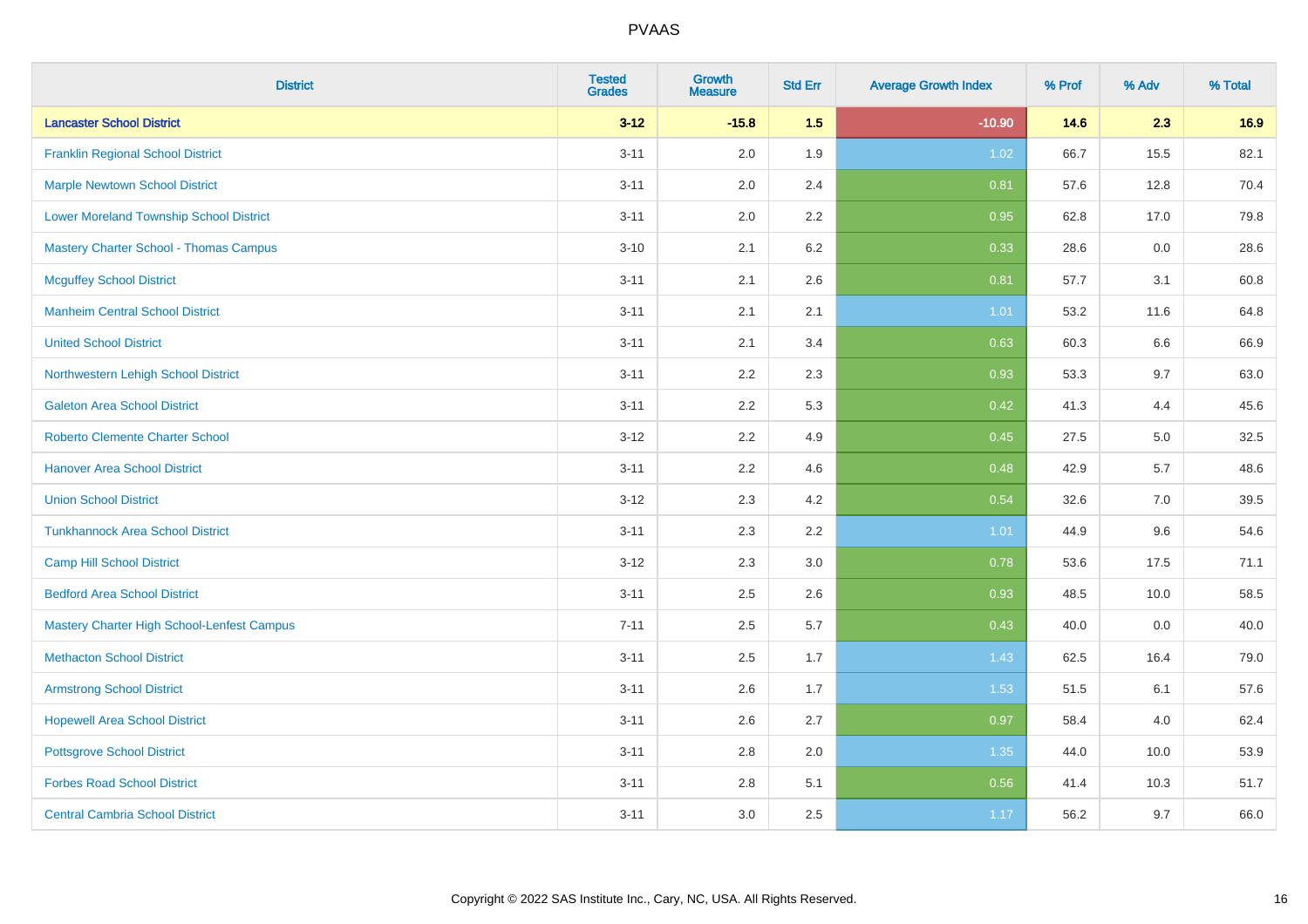| <b>District</b>                                    | <b>Tested</b><br><b>Grades</b> | <b>Growth</b><br><b>Measure</b> | <b>Std Err</b> | <b>Average Growth Index</b> | % Prof | % Adv | % Total |
|----------------------------------------------------|--------------------------------|---------------------------------|----------------|-----------------------------|--------|-------|---------|
| <b>Lancaster School District</b>                   | $3 - 12$                       | $-15.8$                         | 1.5            | $-10.90$                    | 14.6   | 2.3   | 16.9    |
| <b>General Mclane School District</b>              | $3 - 11$                       | 3.1                             | 2.9            | 1.07                        | 62.3   | 4.9   | 67.2    |
| <b>Millcreek Township School District</b>          | $3 - 11$                       | 3.1                             | 1.5            | 2.06                        | 55.6   | 14.2  | 69.7    |
| <b>Keystone School District</b>                    | $3 - 11$                       | 3.1                             | 3.3            | 0.94                        | 50.6   | 6.5   | 57.1    |
| <b>Pleasant Valley School District</b>             | $3 - 11$                       | 3.1                             | 2.0            | 1.57                        | 57.2   | 5.5   | 62.8    |
| <b>Donegal School District</b>                     | $3 - 12$                       | 3.1                             | 2.4            | 1.29                        | 60.6   | 9.1   | 69.7    |
| <b>Woodland Hills School District</b>              | $3 - 12$                       | 3.2                             | 2.6            | 1.22                        | 31.4   | 3.6   | 35.0    |
| <b>Commodore Perry School District</b>             | $3 - 11$                       | 3.2                             | 5.5            | 0.58                        | 58.3   | 0.0   | 58.3    |
| <b>West York Area School District</b>              | $3 - 12$                       | 3.2                             | 2.3            | 1.38                        | 53.8   | 4.4   | 58.2    |
| Altoona Area School District                       | $3 - 12$                       | 3.3                             | 1.6            | 1.99                        | 47.7   | 8.2   | 55.9    |
| <b>Southeastern Greene School District</b>         | $3 - 10$                       | 3.3                             | 4.6            | 0.72                        | 57.6   | 6.1   | 63.6    |
| <b>Spring Cove School District</b>                 | $3 - 11$                       | 3.4                             | 2.5            | 1.33                        | 47.8   | 12.7  | 60.4    |
| <b>Fairview School District</b>                    | $3 - 11$                       | 3.4                             | 2.6            | 1.32                        | 57.2   | 17.6  | 74.8    |
| <b>Clairton City School District</b>               | $3 - 11$                       | 3.5                             | 3.7            | 0.95                        | 13.4   | 0.0   | 13.4    |
| <b>Lincoln Park Performing Arts Charter School</b> | $7 - 11$                       | 3.6                             | 2.5            | 1.42                        | 59.6   | 14.7  | 74.3    |
| <b>Conrad Weiser Area School District</b>          | $3 - 11$                       | 3.6                             | 2.2            | 1.63                        | 52.1   | 2.1   | 54.2    |
| <b>North Clarion County School District</b>        | $3 - 12$                       | 3.7                             | 4.3            | 0.85                        | 67.5   | 15.0  | 82.5    |
| <b>Hermitage School District</b>                   | $3 - 12$                       | 3.8                             | 2.4            | 1.60                        | 57.5   | 9.3   | 66.8    |
| <b>South Butler County School District</b>         | $3 - 10$                       | 3.9                             | 2.5            | 1.54                        | 53.1   | 16.6  | 69.7    |
| South Western School District                      | $3-12$                         | 3.9                             | 1.9            | 2.08                        | 60.2   | 8.1   | 68.3    |
| Esperanza Academy Charter School                   | $4 - 11$                       | 4.0                             | 2.5            | 1.61                        | 32.4   | 0.7   | 33.1    |
| Northampton Area School District                   | $3 - 11$                       | 4.0                             | 1.6            | 2.51                        | 52.3   | 10.8  | 63.1    |
| <b>Muhlenberg School District</b>                  | $3 - 10$                       | 4.0                             | 1.9            | 2.10                        | 34.2   | 2.6   | 36.8    |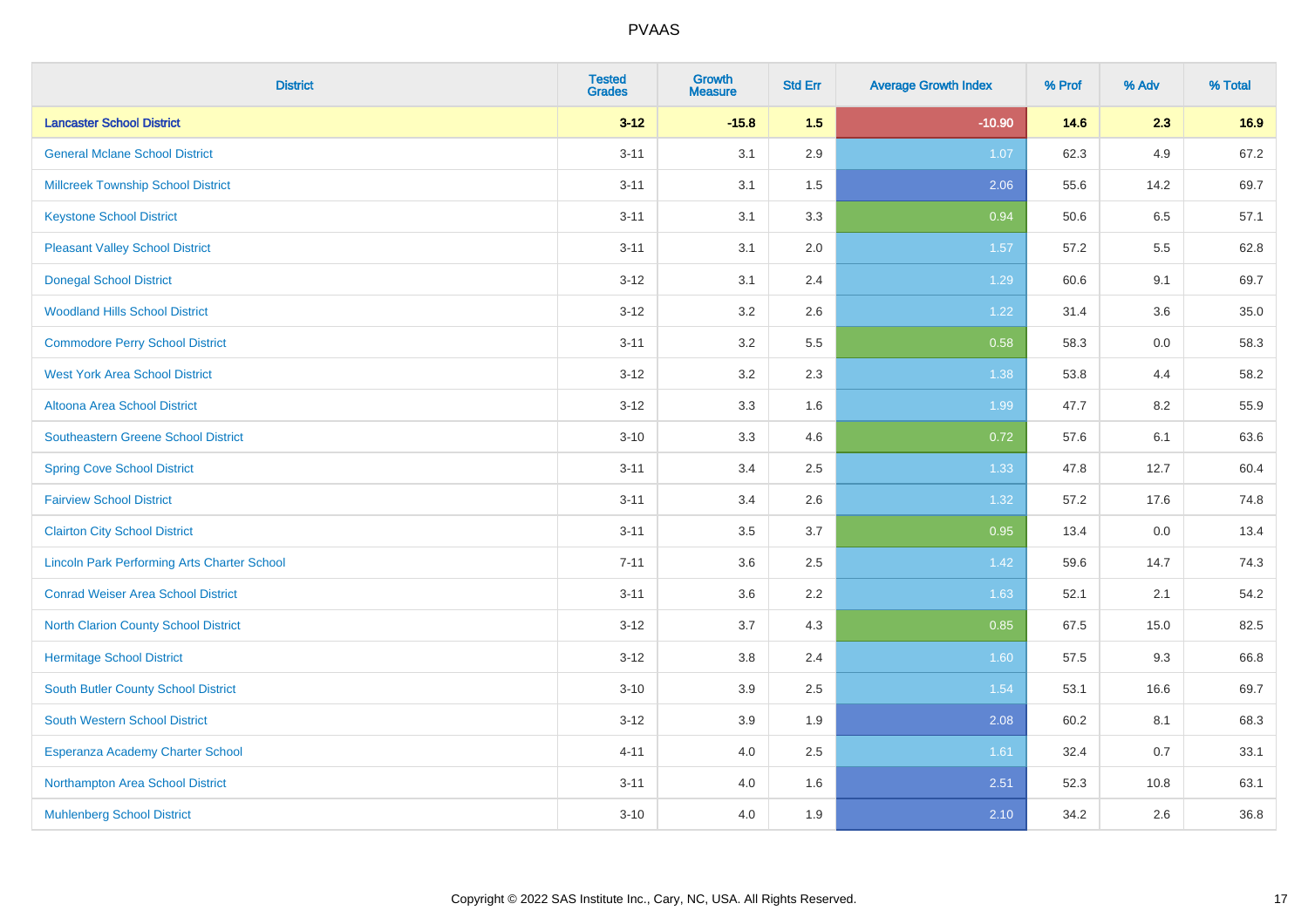| <b>District</b>                                 | <b>Tested</b><br><b>Grades</b> | <b>Growth</b><br><b>Measure</b> | <b>Std Err</b> | <b>Average Growth Index</b> | % Prof | % Adv | % Total |
|-------------------------------------------------|--------------------------------|---------------------------------|----------------|-----------------------------|--------|-------|---------|
| <b>Lancaster School District</b>                | $3 - 12$                       | $-15.8$                         | 1.5            | $-10.90$                    | 14.6   | 2.3   | 16.9    |
| <b>Towanda Area School District</b>             | $3 - 11$                       | 4.0                             | 2.8            | 1.44                        | 39.4   | 6.6   | 46.0    |
| <b>Berlin Brothersvalley School District</b>    | $3 - 11$                       | 4.0                             | 4.2            | 0.96                        | 48.8   | 14.0  | 62.8    |
| <b>Neshaminy School District</b>                | $3 - 11$                       | 4.0                             | 1.3            | 3.02                        | 58.7   | 9.5   | 68.2    |
| <b>West Allegheny School District</b>           | $3 - 12$                       | 4.0                             | 2.1            | 1.96                        | 63.1   | 15.7  | 78.8    |
| Mastery Charter School - Shoemaker Campus       | $7 - 10$                       | 4.1                             | 3.0            | 1.34                        | 20.9   | 3.3   | 24.2    |
| <b>Line Mountain School District</b>            | $3 - 11$                       | 4.1                             | 3.2            | 1.27                        | 52.9   | 9.2   | 62.1    |
| <b>Governor Mifflin School District</b>         | $3 - 11$                       | 4.1                             | 1.8            | 2.33                        | 42.5   | 7.2   | 49.7    |
| <b>East Penn School District</b>                | $3 - 11$                       | 4.1                             | 1.3            | 3.27                        | 55.8   | 11.5  | 67.3    |
| <b>Ligonier Valley School District</b>          | $3 - 11$                       | 4.2                             | 3.1            | 1.34                        | 59.1   | 10.3  | 69.5    |
| <b>Loyalsock Township School District</b>       | $3 - 12$                       | 4.2                             | 2.8            | 1.47                        | 54.3   | 2.1   | 56.4    |
| <b>Punxsutawney Area School District</b>        | $3 - 11$                       | 4.2                             | 2.9            | 1.45                        | 55.0   | 5.5   | 60.6    |
| Meyersdale Area School District                 | $3 - 11$                       | 4.2                             | 4.0            | 1.07                        | 43.1   | 6.9   | 50.0    |
| <b>Laurel Highlands School District</b>         | $3 - 11$                       | 4.3                             | 2.4            | 1.81                        | 44.9   | 9.6   | 54.5    |
| <b>Central Dauphin School District</b>          | $3 - 11$                       | 4.4                             | 1.3            | 3.32                        | 53.3   | 7.4   | 60.7    |
| <b>Leechburg Area School District</b>           | $3 - 11$                       | 4.4                             | 4.0            | 1.09                        | 47.8   | 19.6  | 67.4    |
| <b>Port Allegany School District</b>            | $3 - 11$                       | 4.4                             | 3.6            | 1.21                        | 28.1   | 9.4   | 37.5    |
| <b>Pottsville Area School District</b>          | $3 - 12$                       | 4.4                             | 2.3            | 1.94                        | 44.8   | 5.4   | 50.2    |
| <b>MaST Community Charter School II</b>         | $3 - 10$                       | 4.4                             | 3.2            | 1.37                        | 28.4   | 3.4   | 31.8    |
| <b>Burrell School District</b>                  | $3 - 11$                       | 4.5                             | 3.1            | 1.48                        | 58.5   | 13.8  | 72.3    |
| <b>Eastern Lancaster County School District</b> | $3-12$                         | 4.5                             | 2.2            | 2.09                        | 46.3   | 11.4  | 57.6    |
| <b>Harmony Area School District</b>             | $3 - 10$                       | 4.5                             | 6.3            | 0.72                        | 33.3   | 13.3  | 46.7    |
| <b>Hempfield Area School District</b>           | $3 - 12$                       | 4.6                             | 1.6            | 2.86                        | 53.5   | 20.1  | 73.6    |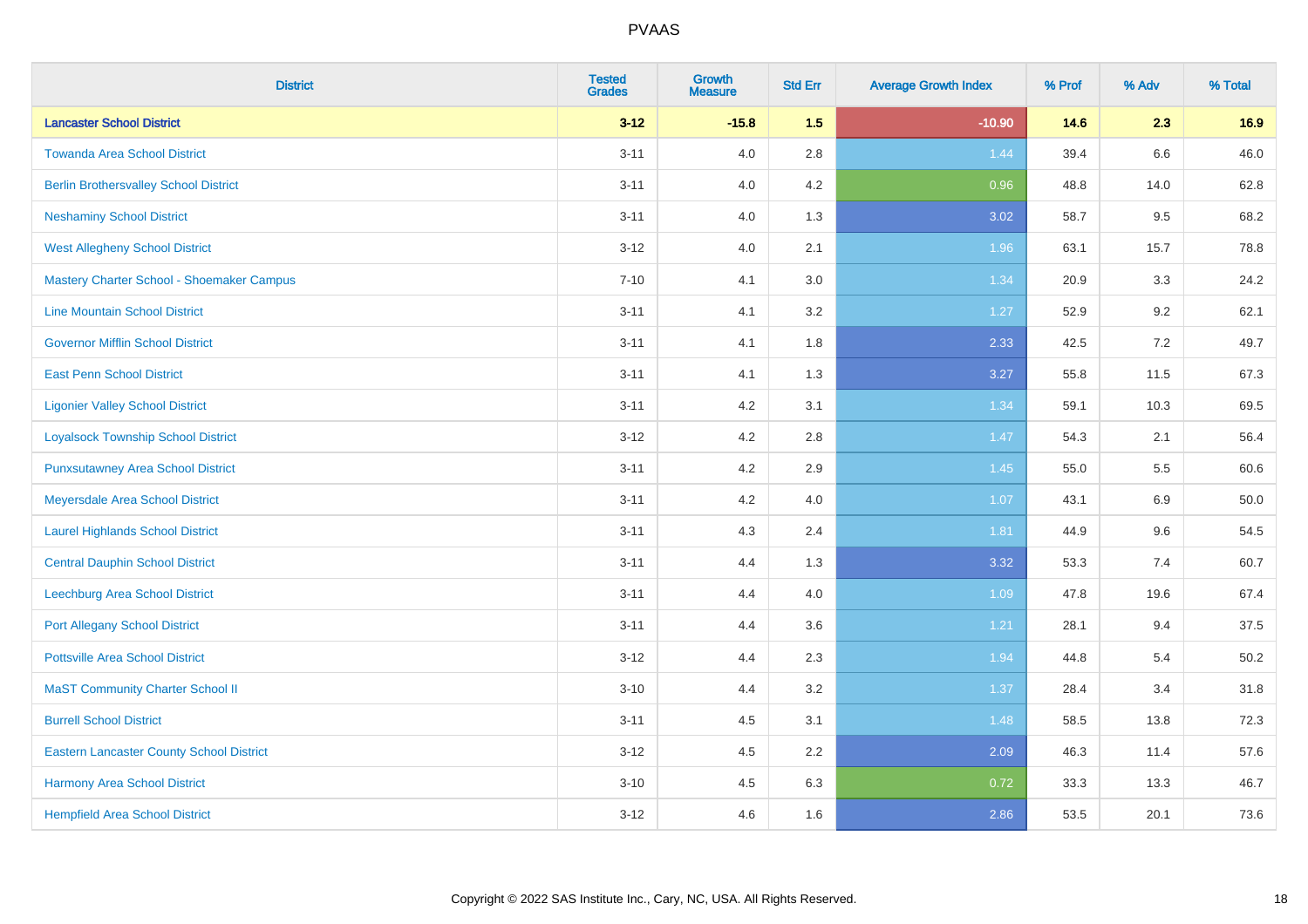| <b>District</b>                             | <b>Tested</b><br><b>Grades</b> | <b>Growth</b><br><b>Measure</b> | <b>Std Err</b> | <b>Average Growth Index</b> | % Prof | % Adv   | % Total |
|---------------------------------------------|--------------------------------|---------------------------------|----------------|-----------------------------|--------|---------|---------|
| <b>Lancaster School District</b>            | $3 - 12$                       | $-15.8$                         | 1.5            | $-10.90$                    | 14.6   | 2.3     | 16.9    |
| Pennsylvania Leadership Charter School      | $3 - 11$                       | 4.6                             | 2.2            | 2.13                        | 55.4   | 11.2    | 66.7    |
| <b>Warrior Run School District</b>          | $3 - 11$                       | 4.6                             | 3.0            | 1.51                        | 40.9   | 8.1     | 49.0    |
| <b>New Brighton Area School District</b>    | $3 - 11$                       | 4.6                             | 3.1            | 1.47                        | 60.9   | 5.8     | 66.7    |
| <b>KIPP Dubois Charter School</b>           | $9 - 10$                       | 4.7                             | 3.3            | 1.40                        | 31.0   | 1.4     | 32.4    |
| <b>Blackhawk School District</b>            | $3 - 11$                       | 4.7                             | 2.3            | 2.01                        | 55.8   | $8.8\,$ | 64.6    |
| <b>Halifax Area School District</b>         | $3 - 11$                       | 4.7                             | 3.9            | 1.22                        | 61.5   | 9.6     | 71.2    |
| <b>Beaver Area School District</b>          | $3 - 10$                       | 4.7                             | 2.4            | 1.94                        | 57.4   | 16.8    | 74.2    |
| Urban Pathways 6-12 Charter School          | $6 - 11$                       | 4.8                             | 6.4            | 0.75                        | 28.6   | 0.0     | 28.6    |
| <b>Kennett Consolidated School District</b> | $3 - 11$                       | 4.8                             | 1.8            | 2.61                        | 52.5   | 10.7    | 63.2    |
| Morrisville Borough School District         | $3 - 11$                       | 4.8                             | 4.3            | $1.10$                      | 30.2   | 2.3     | 32.6    |
| <b>Central Valley School District</b>       | $3 - 10$                       | 4.8                             | 2.4            | 1.98                        | 56.9   | 9.0     | 65.9    |
| <b>Sharon City School District</b>          | $3 - 11$                       | 4.9                             | 2.6            | 1.87                        | 48.2   | 5.3     | 53.4    |
| <b>Everett Area School District</b>         | $3 - 11$                       | 5.0                             | 3.4            | 1.47                        | 60.5   | 1.3     | 61.8    |
| <b>West Shore School District</b>           | $3 - 12$                       | 5.0                             | 1.4            | 3.59                        | 54.2   | 9.4     | 63.6    |
| <b>Peters Township School District</b>      | $3 - 11$                       | 5.0                             | 1.8            | 2.76                        | 59.8   | 26.1    | 85.9    |
| <b>Hampton Township School District</b>     | $3 - 11$                       | 5.1                             | 2.2            | 2.35                        | 54.0   | 28.2    | 82.2    |
| <b>Grove City Area School District</b>      | $3 - 12$                       | 5.1                             | 2.4            | 2.09                        | 36.4   | 16.5    | 52.8    |
| <b>Warwick School District</b>              | $3 - 11$                       | 5.2                             | 1.9            | 2.76                        | 46.4   | 17.0    | 63.3    |
| <b>Hanover Public School District</b>       | $3 - 11$                       | 5.2                             | 2.8            | 1.83                        | 52.2   | 14.4    | 66.7    |
| <b>Parkland School District</b>             | $3 - 11$                       | 5.3                             | 1.2            | 4.30                        | 58.0   | 22.3    | 80.4    |
| <b>Allentown City School District</b>       | $3 - 12$                       | 5.3                             | 1.4            | 3.88                        | 25.3   | 2.7     | 28.0    |
| <b>New Foundations Charter School</b>       | $3 - 11$                       | 5.4                             | 2.2            | 2.41                        | 47.2   | 2.5     | 49.8    |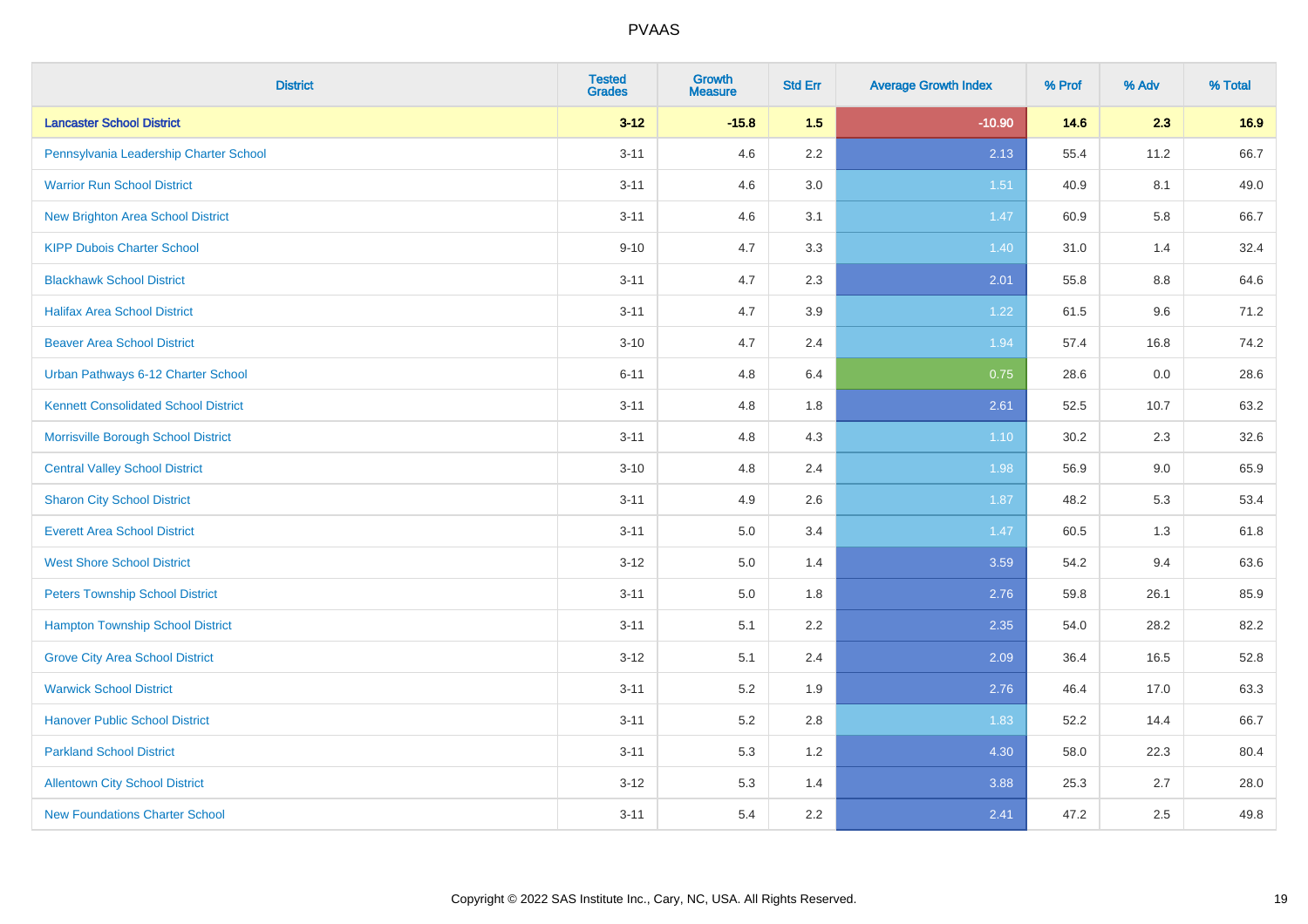| <b>District</b>                                  | <b>Tested</b><br><b>Grades</b> | <b>Growth</b><br><b>Measure</b> | <b>Std Err</b> | <b>Average Growth Index</b> | % Prof | % Adv | % Total |
|--------------------------------------------------|--------------------------------|---------------------------------|----------------|-----------------------------|--------|-------|---------|
| <b>Lancaster School District</b>                 | $3 - 12$                       | $-15.8$                         | 1.5            | $-10.90$                    | 14.6   | 2.3   | 16.9    |
| <b>Keystone Oaks School District</b>             | $3 - 11$                       | 5.5                             | 2.6            | 2.07                        | 53.2   | 12.1  | 65.4    |
| <b>Stroudsburg Area School District</b>          | $3 - 11$                       | 5.5                             | 1.9            | 2.88                        | 48.1   | 4.2   | 52.3    |
| <b>Lehigh Career &amp; Technical Institute</b>   | $10 - 12$                      | 5.6                             | 5.6            | 0.99                        | 78.3   | 0.0   | 78.3    |
| Palmyra Area School District                     | $3 - 11$                       | 5.6                             | 1.9            | 2.96                        | 56.4   | 15.6  | 72.0    |
| <b>Western Wayne School District</b>             | $3 - 11$                       | 5.6                             | 2.9            | 1.93                        | 41.3   | 17.4  | 58.7    |
| <b>Spring Grove Area School District</b>         | $3 - 11$                       | 5.6                             | 2.1            | 2.68                        | 55.1   | 15.0  | 70.1    |
| <b>Ephrata Area School District</b>              | $3 - 11$                       | 5.6                             | 1.8            | 3.12                        | 54.7   | 9.5   | 64.2    |
| Mastery Charter School - Pickett Campus          | $6 - 10$                       | 5.6                             | 5.7            | 1.00                        | 27.8   | 0.0   | 27.8    |
| <b>Bethel Park School District</b>               | $3 - 11$                       | $5.6\,$                         | 1.8            | 3.18                        | 65.3   | 18.6  | 83.9    |
| <b>Mars Area School District</b>                 | $3 - 10$                       | 5.7                             | 2.1            | 2.75                        | 57.9   | 18.2  | 76.1    |
| <b>Bentworth School District</b>                 | $3 - 11$                       | 5.7                             | 3.2            | 1.75                        | 44.2   | 19.5  | 63.6    |
| <b>Penncrest School District</b>                 | $3 - 11$                       | 5.7                             | 2.2            | 2.57                        | 47.2   | 7.1   | 54.3    |
| Daniel Boone Area School District                | $3 - 12$                       | 5.7                             | 2.0            | 2.88                        | 51.0   | 11.5  | 62.6    |
| <b>Tidioute Community Charter School</b>         | $3 - 11$                       | 5.7                             | 5.1            | 1.11                        | 34.4   | 21.9  | 56.2    |
| 21st Century Cyber Charter School                | $6 - 12$                       | 5.7                             | 2.3            | 2.50                        | 56.7   | 8.3   | 65.0    |
| Capital Area School for the Arts Charter School  | $9 - 11$                       | 5.8                             | 4.1            | 1.39                        | 59.3   | 18.6  | 78.0    |
| Community Academy Of Philadelphia Charter School | $3 - 11$                       | 5.8                             | 2.7            | 2.12                        | 26.7   | 0.9   | 27.6    |
| <b>Agora Cyber Charter School</b>                | $3 - 11$                       | 5.8                             | 2.6            | 2.28                        | 42.8   | 6.6   | 49.4    |
| <b>Collegium Charter School</b>                  | $3 - 10$                       | 5.9                             | 2.5            | 2.33                        | 38.1   | 7.9   | 46.0    |
| Mechanicsburg Area School District               | $3 - 11$                       | 5.9                             | 1.8            | 3.29                        | 57.2   | 13.7  | 70.9    |
| Northeastern York School District                | $3 - 11$                       | 5.9                             | 2.0            | 3.03                        | 51.1   | 16.6  | 67.6    |
| <b>Uniontown Area School District</b>            | $3 - 11$                       | 6.0                             | 3.2            | 1.87                        | 62.4   | 5.9   | 68.2    |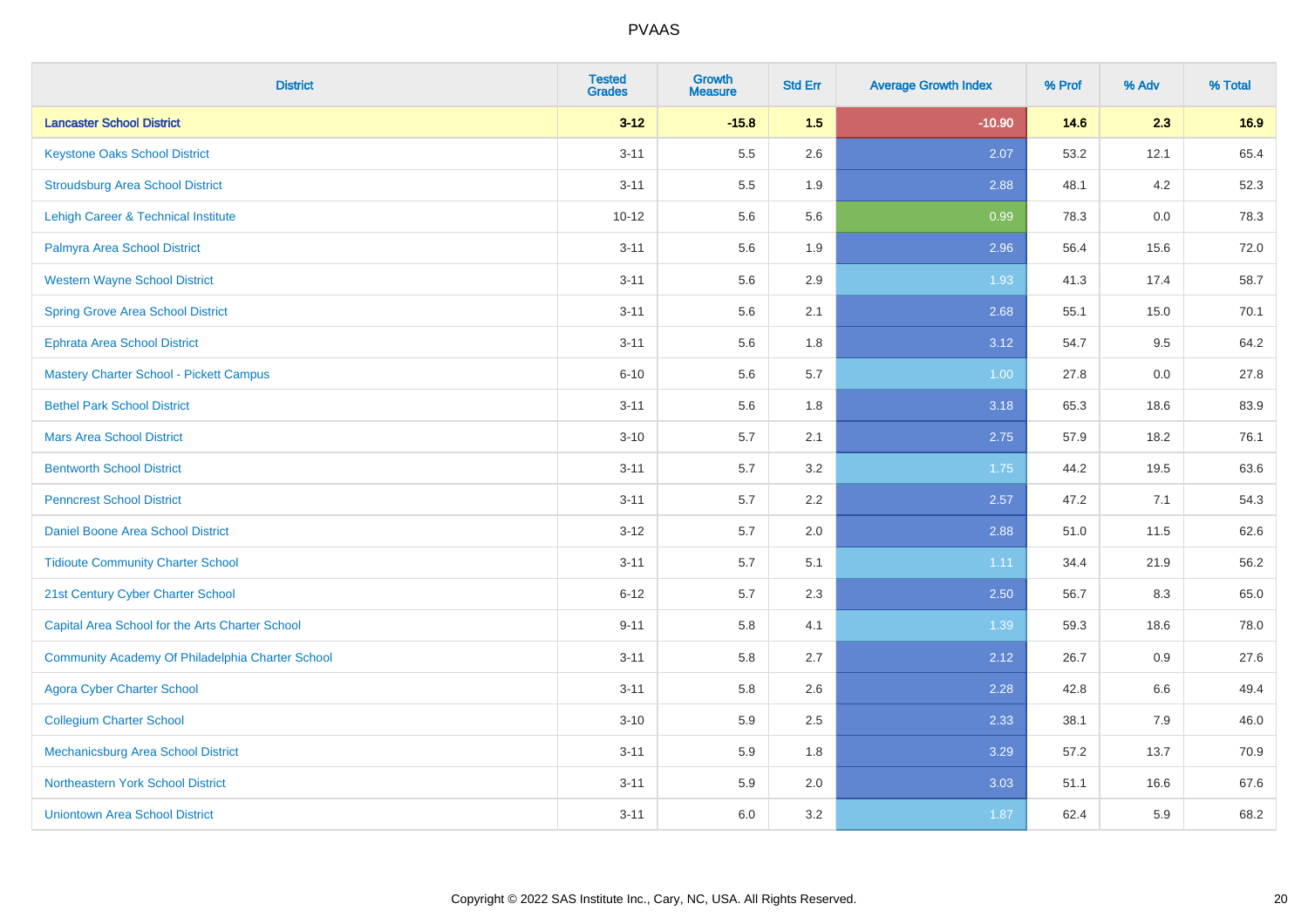| <b>District</b>                               | <b>Tested</b><br><b>Grades</b> | <b>Growth</b><br><b>Measure</b> | <b>Std Err</b> | <b>Average Growth Index</b> | % Prof | % Adv   | % Total |
|-----------------------------------------------|--------------------------------|---------------------------------|----------------|-----------------------------|--------|---------|---------|
| <b>Lancaster School District</b>              | $3 - 12$                       | $-15.8$                         | 1.5            | $-10.90$                    | 14.6   | 2.3     | 16.9    |
| Hollidaysburg Area School District            | $3 - 11$                       | 6.0                             | 2.1            | 2.88                        | 57.1   | 12.3    | 69.4    |
| <b>Wilson Area School District</b>            | $3 - 11$                       | 6.0                             | 2.6            | 2.30                        | 48.7   | 8.5     | 57.2    |
| <b>Spring-Ford Area School District</b>       | $3 - 11$                       | $6.0\,$                         | 1.3            | 4.46                        | 60.8   | 16.5    | 77.4    |
| <b>Dover Area School District</b>             | $3 - 12$                       | 6.0                             | 2.1            | 2.94                        | 52.2   | 6.0     | 58.2    |
| <b>Connellsville Area School District</b>     | $3 - 11$                       | 6.1                             | 2.0            | 3.05                        | 45.4   | 7.8     | 53.2    |
| <b>Whitehall-Coplay School District</b>       | $3 - 11$                       | 6.1                             | 1.8            | 3.45                        | 49.3   | 7.4     | 56.6    |
| <b>Millersburg Area School District</b>       | $3 - 11$                       | 6.2                             | 3.8            | 1.63                        | 51.8   | 7.4     | 59.3    |
| <b>Northgate School District</b>              | $3 - 11$                       | 6.3                             | 3.6            | 1.73                        | 53.3   | 16.7    | 70.0    |
| <b>Salisbury Township School District</b>     | $3 - 11$                       | 6.3                             | 3.6            | 1.77                        | 46.2   | 6.6     | 52.8    |
| <b>Belle Vernon Area School District</b>      | $3 - 11$                       | 6.5                             | 2.6            | 2.44                        | 55.6   | 11.1    | 66.7    |
| <b>Steel Valley School District</b>           | $3 - 11$                       | 6.5                             | 3.4            | 1.89                        | 50.7   | 5.6     | 56.3    |
| <b>Wattsburg Area School District</b>         | $3 - 11$                       | 6.5                             | 2.7            | 2.43                        | 42.7   | 7.6     | 50.3    |
| <b>Sto-Rox School District</b>                | $3 - 10$                       | 6.6                             | 3.7            | 1.80                        | 13.4   | $0.0\,$ | 13.4    |
| <b>Franklin Area School District</b>          | $3 - 11$                       | 6.6                             | 2.8            | 2.34                        | 48.2   | 4.5     | 52.7    |
| <b>Richland School District</b>               | $3 - 11$                       | 6.7                             | 2.9            | 2.33                        | 62.2   | 19.2    | 81.4    |
| Pocono Mountain School District               | $3-12$                         | 6.8                             | 1.5            | 4.62                        | 45.8   | 5.0     | 50.7    |
| <b>Upper Darby School District</b>            | $3-12$                         | 6.9                             | 1.5            | 4.62                        | 45.0   | 6.7     | 51.7    |
| <b>Brookville Area School District</b>        | $3 - 11$                       | 6.9                             | 3.0            | 2.30                        | 55.2   | 15.6    | 70.8    |
| <b>Shanksville-Stonycreek School District</b> | $3 - 10$                       | 7.0                             | 5.9            | 1.20                        | 64.7   | 17.6    | 82.4    |
| <b>Esperanza Cyber Charter School</b>         | $3 - 11$                       | 7.1                             | 6.1            | 1.16                        | 9.1    | 0.0     | 9.1     |
| <b>Centennial School District</b>             | $3 - 10$                       | 7.1                             | 1.7            | 4.29                        | 50.1   | 8.7     | 58.9    |
| <b>Carlynton School District</b>              | $3 - 11$                       | 7.3                             | 3.3            | 2.22                        | 41.0   | 10.5    | 51.6    |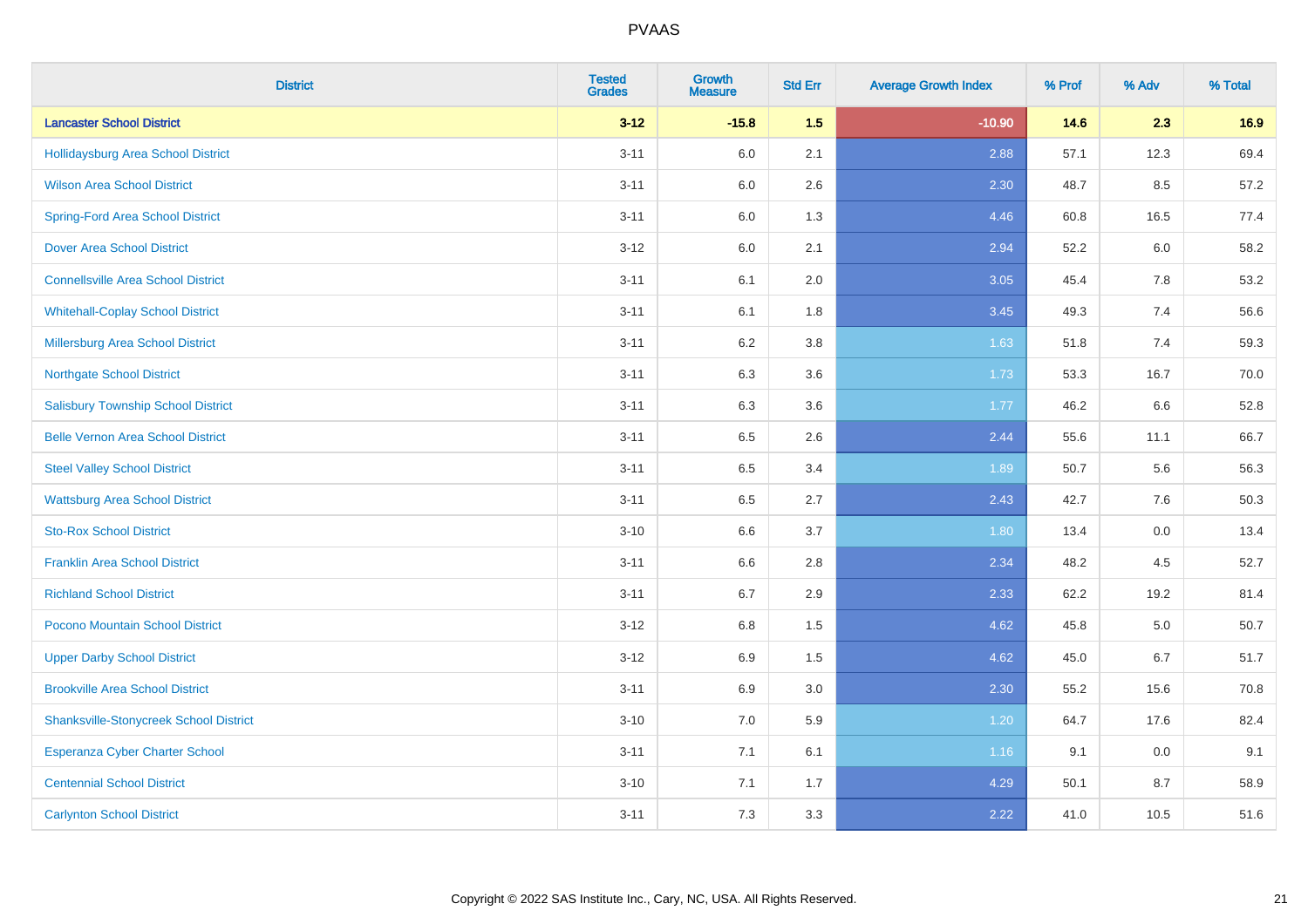| <b>District</b>                                        | <b>Tested</b><br><b>Grades</b> | <b>Growth</b><br><b>Measure</b> | <b>Std Err</b> | <b>Average Growth Index</b> | % Prof | % Adv | % Total |
|--------------------------------------------------------|--------------------------------|---------------------------------|----------------|-----------------------------|--------|-------|---------|
| <b>Lancaster School District</b>                       | $3 - 12$                       | $-15.8$                         | 1.5            | $-10.90$                    | 14.6   | 2.3   | 16.9    |
| Lehigh Valley Charter High School For The Arts         | $9 - 10$                       | 7.3                             | 2.6            | 2.82                        | 62.3   | 18.2  | 80.5    |
| <b>Carbondale Area School District</b>                 | $3 - 10$                       | 7.4                             | 3.3            | 2.25                        | 56.6   | 2.6   | 59.2    |
| Wilmington Area School District                        | $3 - 11$                       | $7.5\,$                         | 3.0            | 2.48                        | 55.1   | 5.1   | 60.2    |
| Philadelphia City School District                      | $3 - 12$                       | 7.5                             | 0.6            | 12.64                       | 38.4   | 7.0   | 45.4    |
| <b>New Hope-Solebury School District</b>               | $3 - 11$                       | 7.5                             | 2.9            | 2.57                        | 68.2   | 22.7  | 90.9    |
| <b>Coudersport Area School District</b>                | $3 - 11$                       | 7.7                             | 3.7            | 2.06                        | 55.7   | 8.2   | 63.9    |
| Saint Marys Area School District                       | $3 - 11$                       | 7.8                             | 2.6            | 3.04                        | 57.0   | 8.2   | 65.2    |
| Allegheny-Clarion Valley School District               | $3 - 10$                       | 7.8                             | 4.7            | 1.65                        | 53.3   | 3.3   | 56.7    |
| <b>Wayne Highlands School District</b>                 | $3 - 11$                       | 7.8                             | 2.4            | 3.23                        | 52.3   | 13.1  | 65.4    |
| <b>Haverford Township School District</b>              | $3 - 11$                       | 8.0                             | 1.5            | 5.27                        | 53.0   | 25.5  | 78.6    |
| <b>Blacklick Valley School District</b>                | $3 - 11$                       | 8.0                             | 4.3            | 1.85                        | 34.1   | 0.0   | 34.1    |
| <b>Reach Cyber Charter School</b>                      | $3 - 11$                       | 8.1                             | 4.7            | 1.72                        | 42.4   | 4.6   | 47.0    |
| <b>Bethlehem-Center School District</b>                | $3 - 10$                       | 8.1                             | 3.3            | 2.46                        | 35.1   | 1.4   | 36.5    |
| <b>Moon Area School District</b>                       | $3 - 11$                       | 8.2                             | 1.9            | 4.25                        | 58.7   | 18.5  | 77.2    |
| <b>Monessen City School District</b>                   | $3 - 10$                       | 8.3                             | 4.5            | 1.85                        | 42.9   | 2.9   | 45.7    |
| Selinsgrove Area School District                       | $3-12$                         | 8.3                             | 2.3            | 3.54                        | 56.8   | 10.0  | 66.8    |
| Renaissance Academy Charter School                     | $3 - 11$                       | 8.3                             | 3.3            | 2.54                        | 45.6   | 22.8  | 68.4    |
| <b>William Penn School District</b>                    | $3 - 12$                       | 8.3                             | 2.1            | 3.99                        | 35.6   | 3.0   | 38.7    |
| <b>Cornwall-Lebanon School District</b>                | $3 - 11$                       | 8.3                             | 1.6            | 5.08                        | 47.2   | 8.4   | 55.6    |
| <b>Chester Charter Scholars Academy Charter School</b> | $3 - 12$                       | 8.4                             | 4.1            | 2.03                        | 23.4   | 0.0   | 23.4    |
| <b>Oswayo Valley School District</b>                   | $3 - 12$                       | 8.5                             | 5.0            | 1.68                        | 50.0   | 16.7  | 66.7    |
| <b>Allegheny Valley School District</b>                | $3 - 11$                       | 8.5                             | 3.9            | 2.17                        | 53.1   | 12.2  | 65.3    |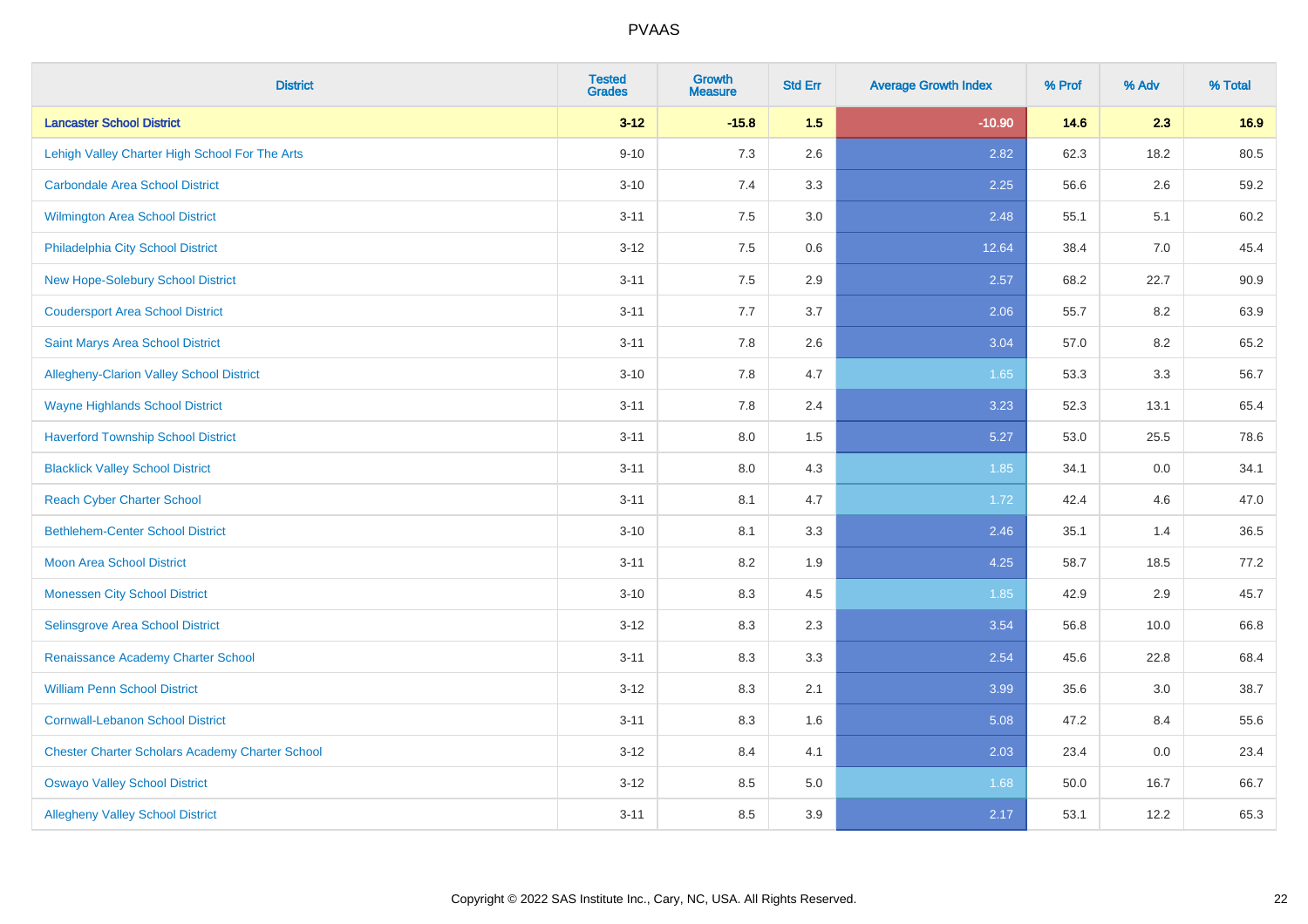| <b>District</b>                                    | <b>Tested</b><br><b>Grades</b> | <b>Growth</b><br><b>Measure</b> | <b>Std Err</b> | <b>Average Growth Index</b> | % Prof | % Adv | % Total |
|----------------------------------------------------|--------------------------------|---------------------------------|----------------|-----------------------------|--------|-------|---------|
| <b>Lancaster School District</b>                   | $3 - 12$                       | $-15.8$                         | 1.5            | $-10.90$                    | 14.6   | 2.3   | 16.9    |
| <b>Eastern Lebanon County School District</b>      | $3 - 11$                       | 8.6                             | 2.2            | 3.84                        | 48.8   | 11.4  | 60.3    |
| <b>Conestoga Valley School District</b>            | $3 - 11$                       | 8.7                             | 1.8            | 4.69                        | 60.3   | 13.5  | 73.8    |
| <b>Wyalusing Area School District</b>              | $3 - 12$                       | $8.8\,$                         | 3.3            | 2.68                        | 54.6   | 11.7  | 66.2    |
| <b>Wilson School District</b>                      | $3 - 12$                       | 8.8                             | 1.5            | 5.96                        | 52.6   | 14.6  | 67.2    |
| <b>Council Rock School District</b>                | $3 - 11$                       | 8.9                             | 1.2            | 7.65                        | 62.8   | 16.6  | 79.4    |
| <b>Hamburg Area School District</b>                | $3 - 11$                       | 8.9                             | 2.5            | 3.63                        | 43.5   | 8.2   | 51.7    |
| <b>Mckeesport Area School District</b>             | $3 - 12$                       | 9.0                             | 2.4            | 3.72                        | 31.0   | 4.5   | 35.5    |
| <b>Avon Grove Charter School</b>                   | $3 - 11$                       | 9.0                             | 2.9            | 3.13                        | 58.8   | 16.7  | 75.5    |
| <b>York Academy Regional Charter School</b>        | $3 - 11$                       | 9.0                             | 5.0            | 1.79                        | 55.2   | 0.0   | 55.2    |
| Ambridge Area School District                      | $3 - 12$                       | 9.1                             | 2.6            | 3.46                        | 50.4   | 10.7  | 61.1    |
| <b>Mifflin County School District</b>              | $3 - 11$                       | 9.1                             | 1.7            | 5.49                        | 47.1   | 6.7   | 53.8    |
| Octorara Area School District                      | $3 - 11$                       | 9.1                             | 2.4            | 3.82                        | 52.1   | 8.5   | 60.6    |
| <b>North Penn School District</b>                  | $3 - 11$                       | 9.1                             | 1.1            | 8.36                        | 55.8   | 17.0  | 72.8    |
| <b>Commonwealth Charter Academy Charter School</b> | $3 - 10$                       | 9.1                             | 1.9            | 4.90                        | 47.2   | 9.1   | 56.3    |
| <b>Cranberry Area School District</b>              | $3 - 12$                       | 9.2                             | 3.0            | 3.04                        | 47.5   | 10.2  | 57.6    |
| Pen Argyl Area School District                     | $3-12$                         | 9.2                             | 2.7            | 3.46                        | 50.0   | 12.6  | 62.6    |
| Pennsylvania Distance Learning Charter School      | $3-12$                         | 9.3                             | 4.2            | 2.22                        | 42.2   | 3.1   | 45.3    |
| <b>Bethlehem Area School District</b>              | $3 - 11$                       | 9.3                             | 1.1            | 8.15                        | 44.7   | 12.0  | 56.7    |
| <b>Tech Freire Charter School</b>                  | $9 - 11$                       | 9.3                             | 2.9            | 3.26                        | 18.0   | 1.1   | 19.1    |
| <b>Shippensburg Area School District</b>           | $3 - 11$                       | 9.3                             | 1.9            | 4.84                        | 53.1   | 10.2  | 63.3    |
| Multicultural Academy Charter School               | $9 - 11$                       | 9.5                             | 3.5            | 2.69                        | 22.0   | 0.0   | 22.0    |
| <b>Hazleton Area School District</b>               | $3 - 11$                       | 9.6                             | 1.4            | 6.77                        | 45.0   | 7.8   | 52.9    |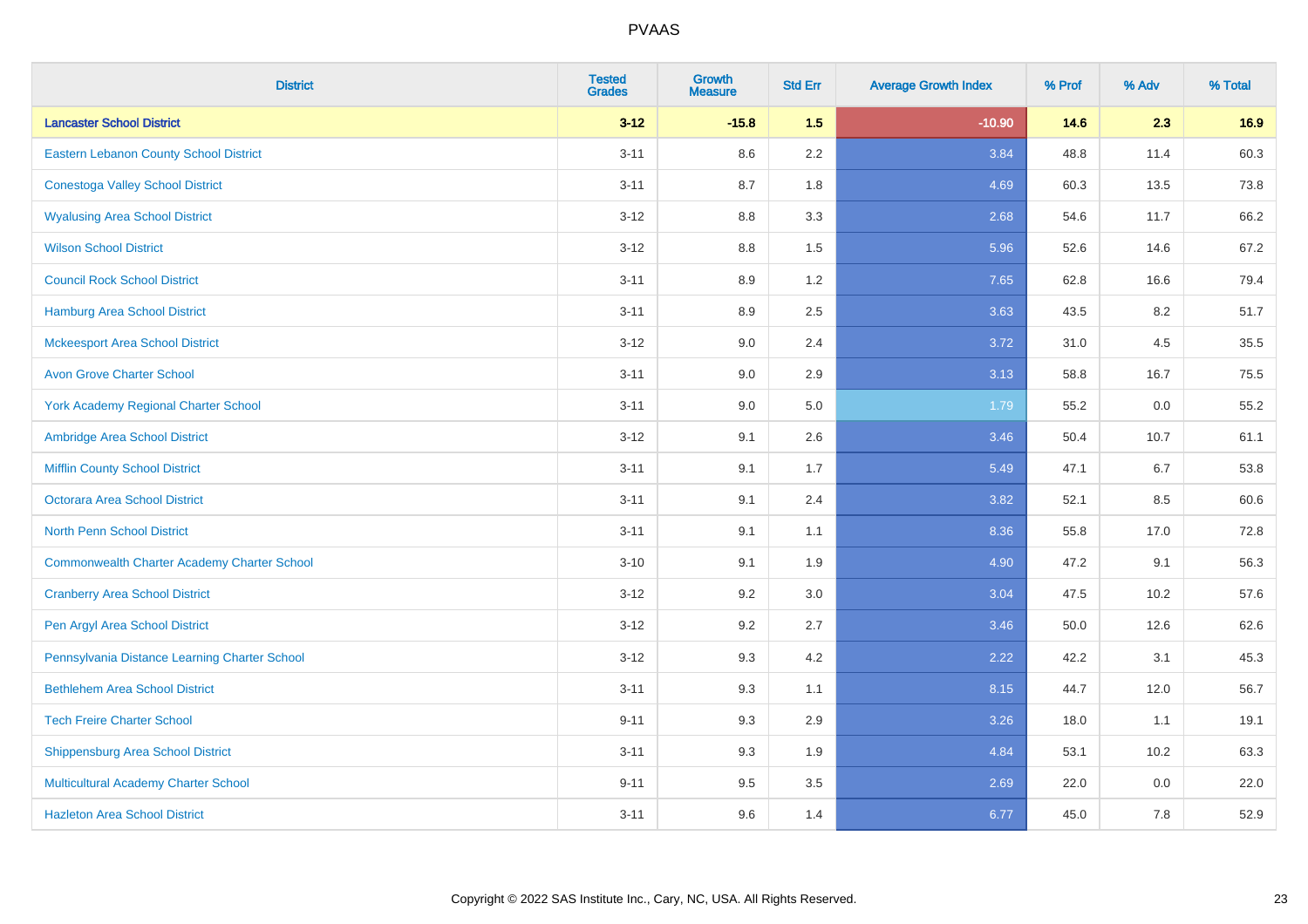| <b>District</b>                               | <b>Tested</b><br><b>Grades</b> | <b>Growth</b><br><b>Measure</b> | <b>Std Err</b> | <b>Average Growth Index</b> | % Prof | % Adv | % Total |
|-----------------------------------------------|--------------------------------|---------------------------------|----------------|-----------------------------|--------|-------|---------|
| <b>Lancaster School District</b>              | $3 - 12$                       | $-15.8$                         | 1.5            | $-10.90$                    | 14.6   | 2.3   | 16.9    |
| <b>Eastern York School District</b>           | $3 - 11$                       | 9.6                             | 2.6            | 3.71                        | 56.3   | 12.6  | 68.9    |
| <b>Freeport Area School District</b>          | $3 - 10$                       | 9.7                             | 2.5            | 3.91                        | 57.5   | 17.8  | 75.3    |
| <b>Homer-Center School District</b>           | $3 - 11$                       | 9.7                             | 3.6            | 2.70                        | 45.1   | 17.2  | 62.3    |
| <b>Shenandoah Valley School District</b>      | $3 - 11$                       | 9.7                             | 3.9            | 2.49                        | 28.3   | 5.0   | 33.3    |
| Fox Chapel Area School District               | $3 - 11$                       | 9.8                             | 1.8            | 5.36                        | 56.6   | 28.6  | 85.2    |
| Northern Cambria School District              | $3 - 11$                       | 10.0                            | 3.3            | 3.04                        | 47.4   | 5.1   | 52.6    |
| <b>Avon Grove School District</b>             | $3 - 10$                       | 10.0                            | 1.6            | 6.26                        | 56.3   | 18.6  | 74.9    |
| <b>Ridley School District</b>                 | $3 - 12$                       | 10.0                            | 1.6            | 6.10                        | 45.6   | 8.2   | 53.8    |
| <b>Reading School District</b>                | $3 - 11$                       | 10.1                            | 1.4            | 7.25                        | 24.7   | 2.4   | 27.2    |
| <b>York Suburban School District</b>          | $3 - 11$                       | 10.1                            | 2.1            | 4.91                        | 53.5   | 27.8  | 81.3    |
| Dr Robert Ketterer Charter School Inc         | $6 - 12$                       | 10.1                            | 5.0            | 2.04                        | 14.9   | 0.4   | 15.3    |
| <b>Clarion Area School District</b>           | $3 - 11$                       | 10.3                            | 4.1            | 2.51                        | 45.4   | 14.6  | 60.0    |
| <b>Midd-West School District</b>              | $3 - 11$                       | 10.3                            | 2.7            | 3.80                        | 58.0   | 13.4  | 71.4    |
| <b>Cocalico School District</b>               | $3 - 11$                       | 10.6                            | 2.0            | 5.18                        | 50.8   | 14.1  | 64.8    |
| <b>Montgomery Area School District</b>        | $3 - 11$                       | 10.7                            | 3.6            | 2.96                        | 48.7   | 12.4  | 61.1    |
| Lake-Lehman School District                   | $3 - 11$                       | 10.8                            | 2.7            | 3.93                        | 55.3   | 7.9   | 63.2    |
| <b>Montoursville Area School District</b>     | $3 - 12$                       | 10.8                            | 2.5            | 4.24                        | 44.6   | 20.1  | 64.8    |
| <b>Garnet Valley School District</b>          | $3 - 10$                       | 10.9                            | 1.7            | 6.53                        | 67.1   | 19.0  | 86.1    |
| <b>Sayre Area School District</b>             | $3 - 11$                       | 11.2                            | 3.5            | 3.20                        | 52.2   | 7.5   | 59.7    |
| <b>Greater Nanticoke Area School District</b> | $3-12$                         | 11.2                            | 2.8            | 4.01                        | 38.0   | 12.4  | 50.4    |
| <b>Littlestown Area School District</b>       | $3 - 11$                       | 11.4                            | 2.5            | 4.62                        | 55.2   | 10.4  | 65.6    |
| Mastery Charter School - Hardy Williams       | $3 - 11$                       | 11.4                            | 3.4            | 3.33                        | 44.3   | 5.7   | 50.0    |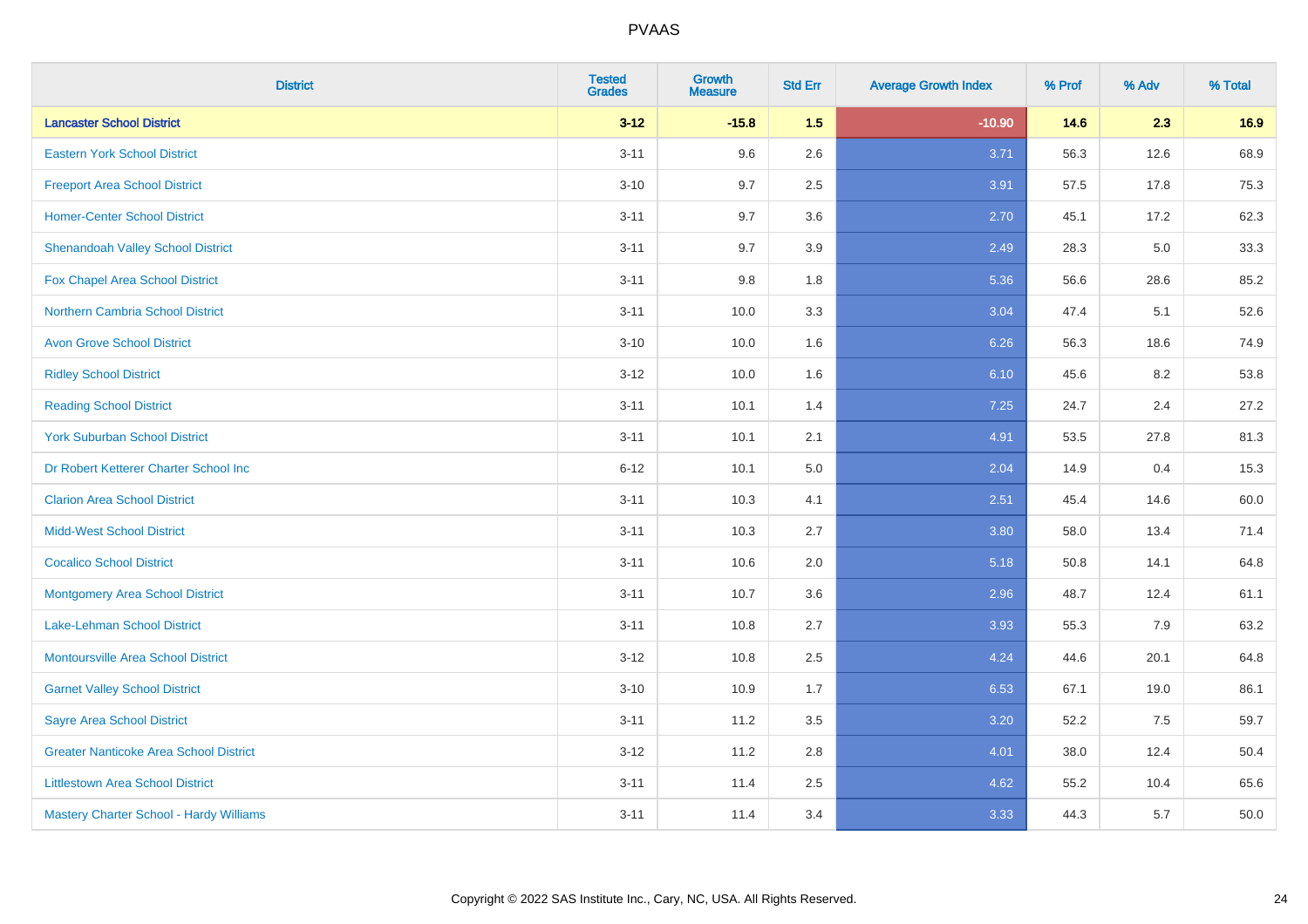| <b>District</b>                          | <b>Tested</b><br><b>Grades</b> | <b>Growth</b><br><b>Measure</b> | <b>Std Err</b> | <b>Average Growth Index</b> | % Prof | % Adv | % Total |
|------------------------------------------|--------------------------------|---------------------------------|----------------|-----------------------------|--------|-------|---------|
| <b>Lancaster School District</b>         | $3 - 12$                       | $-15.8$                         | 1.5            | $-10.90$                    | 14.6   | 2.3   | 16.9    |
| <b>Pine-Richland School District</b>     | $3 - 11$                       | 11.5                            | 1.8            | 6.31                        | 60.6   | 24.4  | 85.0    |
| Pennsylvania Cyber Charter School        | $3 - 11$                       | 11.6                            | 1.5            | 7.54                        | 46.3   | 5.0   | 51.3    |
| <b>Pennsbury School District</b>         | $3 - 11$                       | 11.7                            | 1.5            | 7.90                        | 60.1   | 21.3  | 81.3    |
| <b>Fort Leboeuf School District</b>      | $3 - 11$                       | 11.7                            | 2.5            | 4.73                        | 48.5   | 21.1  | 69.6    |
| Pennsylvania Virtual Charter School      | $3 - 11$                       | 11.8                            | 3.5            | 3.37                        | 56.5   | 11.1  | 67.6    |
| <b>Downingtown Area School District</b>  | $3 - 11$                       | 12.1                            | 1.1            | 10.67                       | 60.0   | 23.5  | 83.6    |
| <b>Fleetwood Area School District</b>    | $3 - 10$                       | 12.2                            | 2.2            | 5.68                        | 53.5   | 11.6  | 65.2    |
| <b>Central York School District</b>      | $3 - 12$                       | 12.3                            | 1.7            | 7.20                        | 55.5   | 11.5  | 67.0    |
| <b>Souderton Area School District</b>    | $3 - 11$                       | 12.4                            | 1.5            | 8.28                        | 61.7   | 15.2  | 76.9    |
| <b>School Lane Charter School</b>        | $3 - 11$                       | 12.4                            | 3.6            | 3.43                        | 59.1   | 9.8   | 68.9    |
| <b>Jenkintown School District</b>        | $3 - 11$                       | 12.5                            | 4.4            | 2.84                        | 54.6   | 29.6  | 84.1    |
| <b>Wissahickon School District</b>       | $3 - 10$                       | 12.5                            | 1.8            | 6.85                        | 58.3   | 22.4  | 80.7    |
| <b>West Perry School District</b>        | $3 - 11$                       | 12.5                            | 2.5            | 4.99                        | 56.6   | 8.4   | 65.0    |
| <b>Delaware Valley School District</b>   | $3 - 11$                       | 12.6                            | 1.8            | 6.93                        | 55.2   | 16.2  | 71.4    |
| <b>West Chester Area School District</b> | $3 - 11$                       | 12.6                            | 1.2            | 10.38                       | 66.8   | 20.2  | 87.0    |
| <b>Derry Township School District</b>    | $3 - 10$                       | 12.8                            | 2.0            | 6.39                        | 54.8   | 25.8  | 80.6    |
| <b>Iroquois School District</b>          | $3 - 11$                       | 13.1                            | 3.0            | 4.35                        | 48.2   | 7.8   | 56.0    |
| <b>Derry Area School District</b>        | $3 - 11$                       | 13.2                            | 2.8            | 4.69                        | 60.0   | 12.5  | 72.5    |
| People For People Charter School         | $3 - 12$                       | 13.3                            | 5.5            | 2.43                        | 13.5   | 0.0   | 13.5    |
| <b>Penn-Trafford School District</b>     | $3 - 11$                       | 13.4                            | 1.7            | 7.87                        | 62.3   | 21.9  | 84.2    |
| <b>Abington Heights School District</b>  | $3 - 11$                       | 13.5                            | 2.2            | 6.27                        | 58.3   | 16.2  | 74.5    |
| <b>Jamestown Area School District</b>    | $3 - 11$                       | 13.5                            | 4.2            | 3.19                        | 64.4   | 13.3  | 77.8    |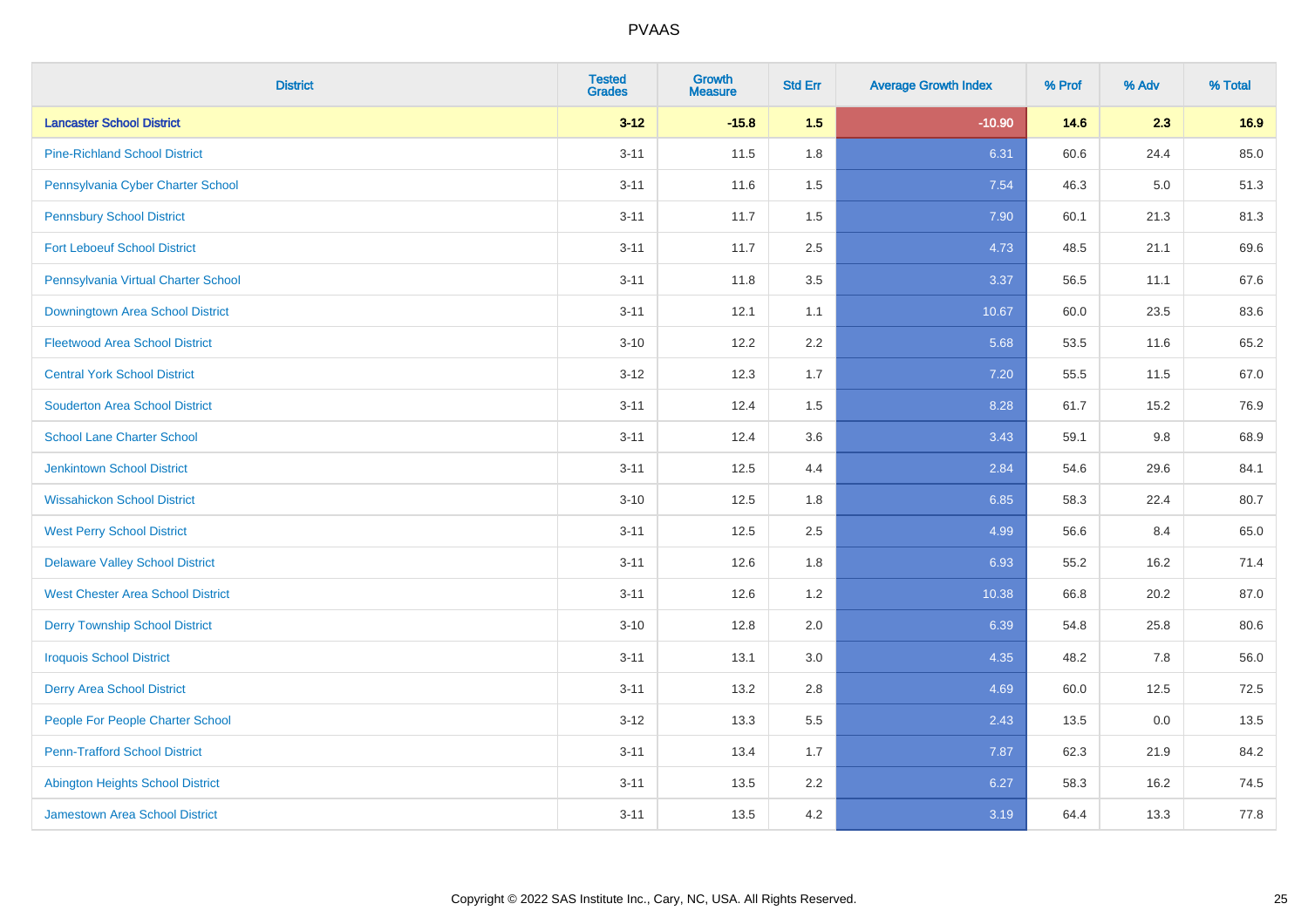| <b>District</b>                                  | <b>Tested</b><br><b>Grades</b> | <b>Growth</b><br><b>Measure</b> | <b>Std Err</b> | <b>Average Growth Index</b> | % Prof | % Adv | % Total |
|--------------------------------------------------|--------------------------------|---------------------------------|----------------|-----------------------------|--------|-------|---------|
| <b>Lancaster School District</b>                 | $3 - 12$                       | $-15.8$                         | 1.5            | $-10.90$                    | 14.6   | 2.3   | 16.9    |
| <b>Dallastown Area School District</b>           | $3 - 11$                       | 13.5                            | 1.5            | 8.84                        | 56.0   | 17.9  | 73.8    |
| <b>City CHS</b>                                  | $10 - 11$                      | 13.6                            | 2.7            | 5.12                        | 45.8   | 3.0   | 48.8    |
| <b>Springfield School District</b>               | $3 - 11$                       | 13.8                            | 1.7            | 7.99                        | 60.9   | 21.5  | 82.4    |
| Penns Valley Area School District                | $3 - 12$                       | 14.0                            | 2.9            | 4.80                        | 41.9   | 23.1  | 65.0    |
| <b>Colonial School District</b>                  | $3 - 11$                       | 14.0                            | 1.7            | 8.21                        | 60.2   | 19.6  | 79.8    |
| <b>Lincoln Leadership Academy Charter School</b> | $3 - 12$                       | 14.2                            | 6.4            | 2.22                        | 23.5   | 0.0   | 23.5    |
| <b>Southern York County School District</b>      | $3 - 11$                       | 14.2                            | 2.1            | 6.91                        | 55.1   | 18.1  | 73.1    |
| <b>Saucon Valley School District</b>             | $3 - 11$                       | 14.7                            | 2.5            | 5.98                        | 48.7   | 20.2  | 69.0    |
| <b>Great Valley School District</b>              | $3 - 11$                       | 15.0                            | 1.9            | 7.98                        | 50.0   | 35.0  | 85.0    |
| <b>Upper Merion Area School District</b>         | $3 - 11$                       | 15.3                            | 2.0            | 7.62                        | 59.3   | 19.3  | 78.6    |
| <b>Upper Dublin School District</b>              | $3 - 12$                       | 15.4                            | 1.8            | 8.53                        | 60.8   | 24.8  | 85.6    |
| Northern York County School District             | $3 - 11$                       | 15.6                            | 2.0            | 7.98                        | 57.4   | 11.5  | 68.8    |
| <b>Greenwood School District</b>                 | $3 - 11$                       | 15.9                            | 3.9            | 4.11                        | 50.0   | 25.0  | 75.0    |
| <b>Belmont Charter School</b>                    | $3 - 10$                       | 16.0                            | 6.5            | 2.45                        | 64.3   | 0.0   | 64.3    |
| Northern Bedford County School District          | $3 - 11$                       | 16.5                            | 3.6            | 4.58                        | 51.7   | 20.0  | 71.7    |
| <b>Deer Lakes School District</b>                | $3 - 11$                       | 17.0                            | 2.7            | 6.32                        | 61.5   | 16.4  | 77.9    |
| <b>Unionville-Chadds Ford School District</b>    | $3 - 11$                       | 17.1                            | 3.1            | 5.51                        | 68.1   | 13.2  | 81.3    |
| <b>North Allegheny School District</b>           | $3 - 11$                       | 17.4                            | 1.3            | 13.52                       | 59.5   | 28.1  | 87.6    |
| <b>Norwin School District</b>                    | $3 - 11$                       | 18.0                            | 1.7            | 10.37                       | 58.5   | 27.0  | 85.4    |
| <b>Valley View School District</b>               | $3 - 11$                       | 18.1                            | 2.4            | 7.42                        | 53.7   | 14.7  | 68.4    |
| <b>Cumberland Valley School District</b>         | $3 - 12$                       | 18.5                            | 1.3            | 14.64                       | 60.7   | 23.4  | 84.1    |
| <b>Upper Saint Clair School District</b>         | $3 - 11$                       | 18.5                            | 1.7            | 10.65                       | 61.8   | 30.1  | 91.9    |